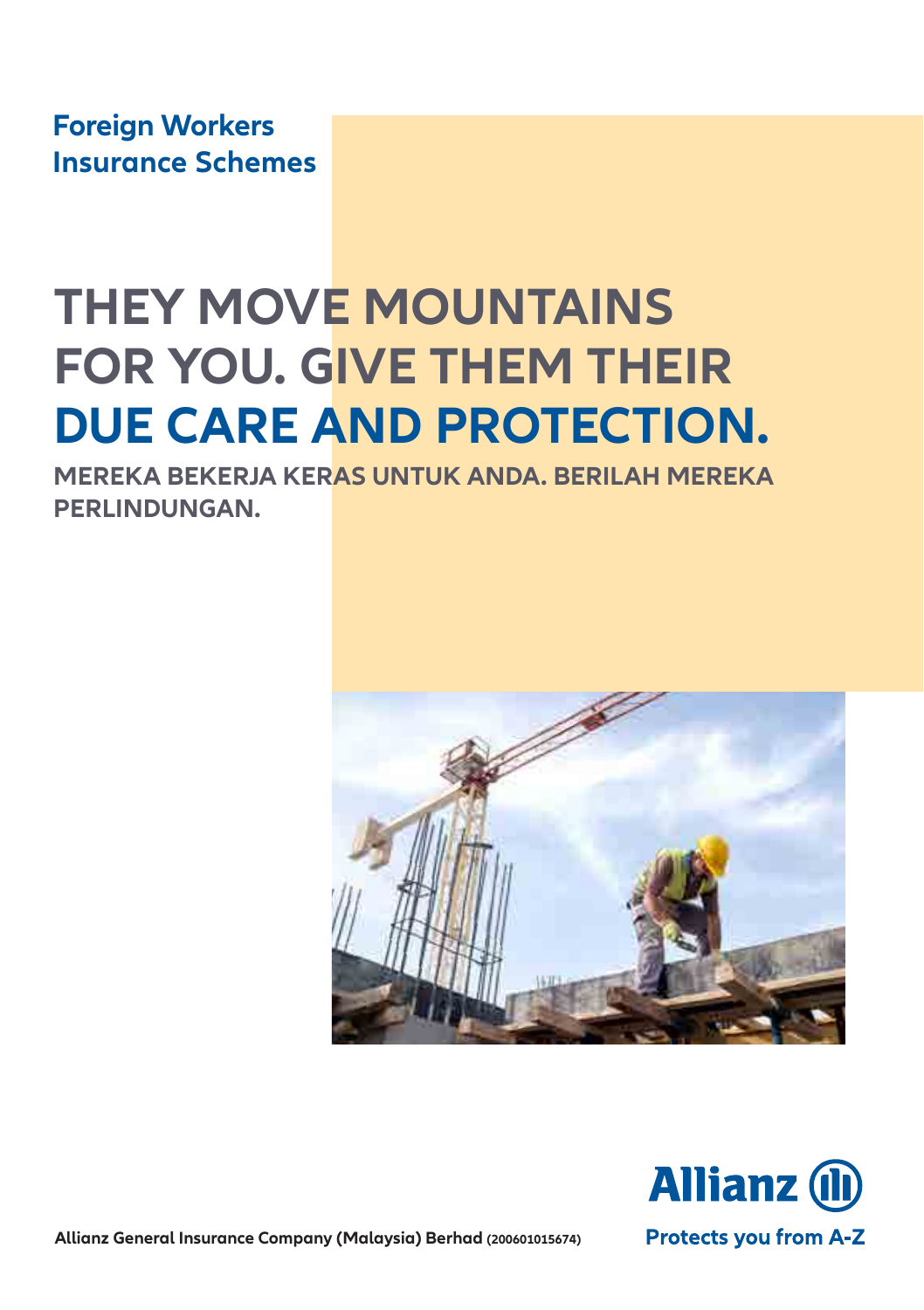

- **Foreign Workers Insurance Guarantee (FWIG) 1** A compulsory requirement by Immigration Department of Malaysia.
- **Foreign Workers Hospitalisation and Surgical (FWHS) 2** A compulsory requirement under Ministry of Health.
- **Foreign Workers Plus (FW-PLUS) 3**Additional coverage for your foreign workers.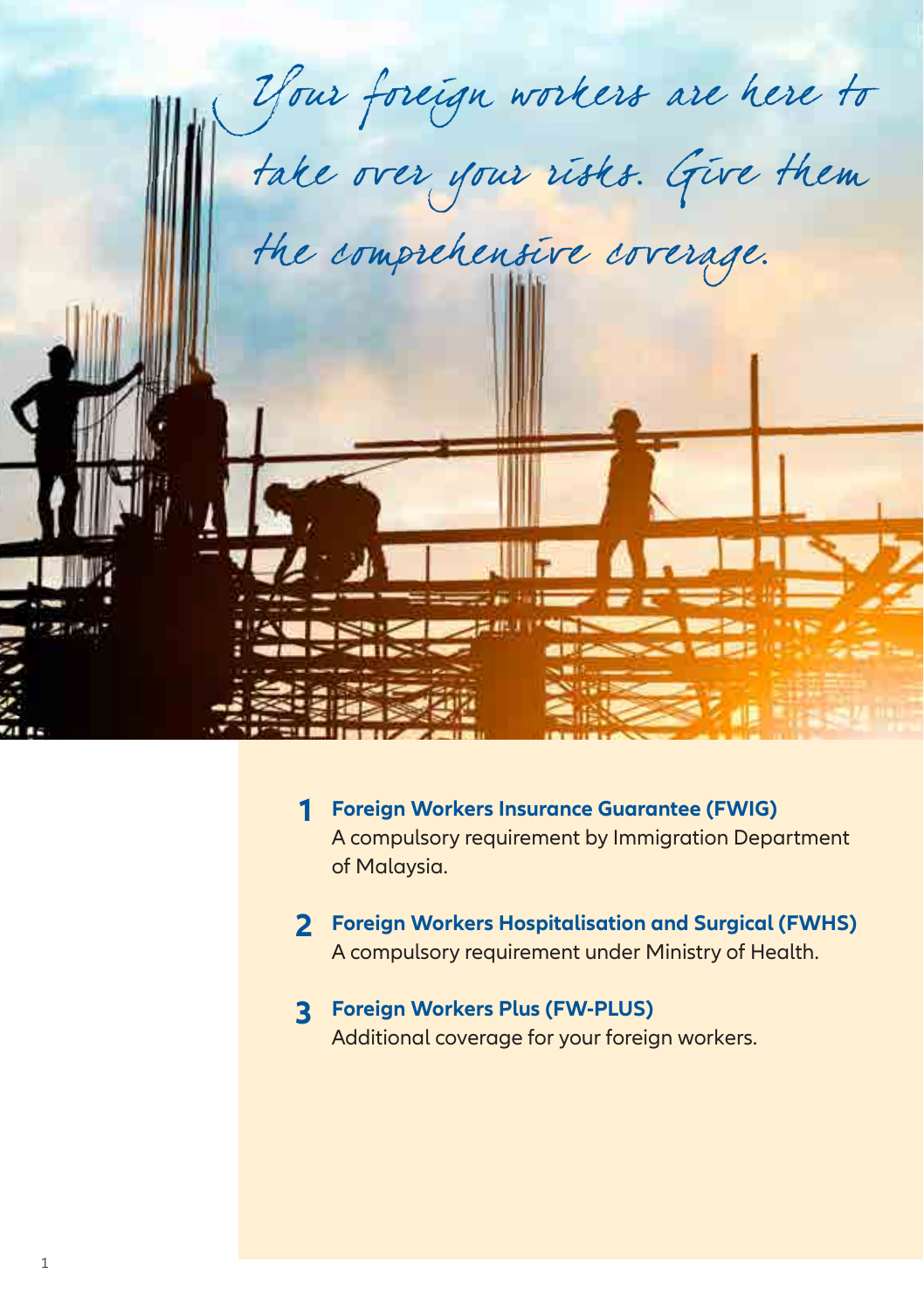## **IN MALAYSIA...**

Foreign workers can be employed in the manufacturing, construction, plantation, agricultural, services and domestic help sector. There are 11 sub-categories under service sectors:





## **BOTH PRODUCTS ARE REQUIRED BY 2 DIFFERENT GOVERNMENT BODIES:**

| <b>Products</b>                                                 | <b>Required By</b>                                                   | <b>Remarks</b>         |
|-----------------------------------------------------------------|----------------------------------------------------------------------|------------------------|
| <b>Foreign Workers Insurance</b><br><b>Guarantee</b>            | <b>Immigration Department</b><br>of Malaysia                         | To release work permit |
| <b>Foreign Workers</b><br><b>Hospitalization &amp; Surgical</b> | Ministry of Health &<br><b>Immigration Department</b><br>of Malaysia | To release work permit |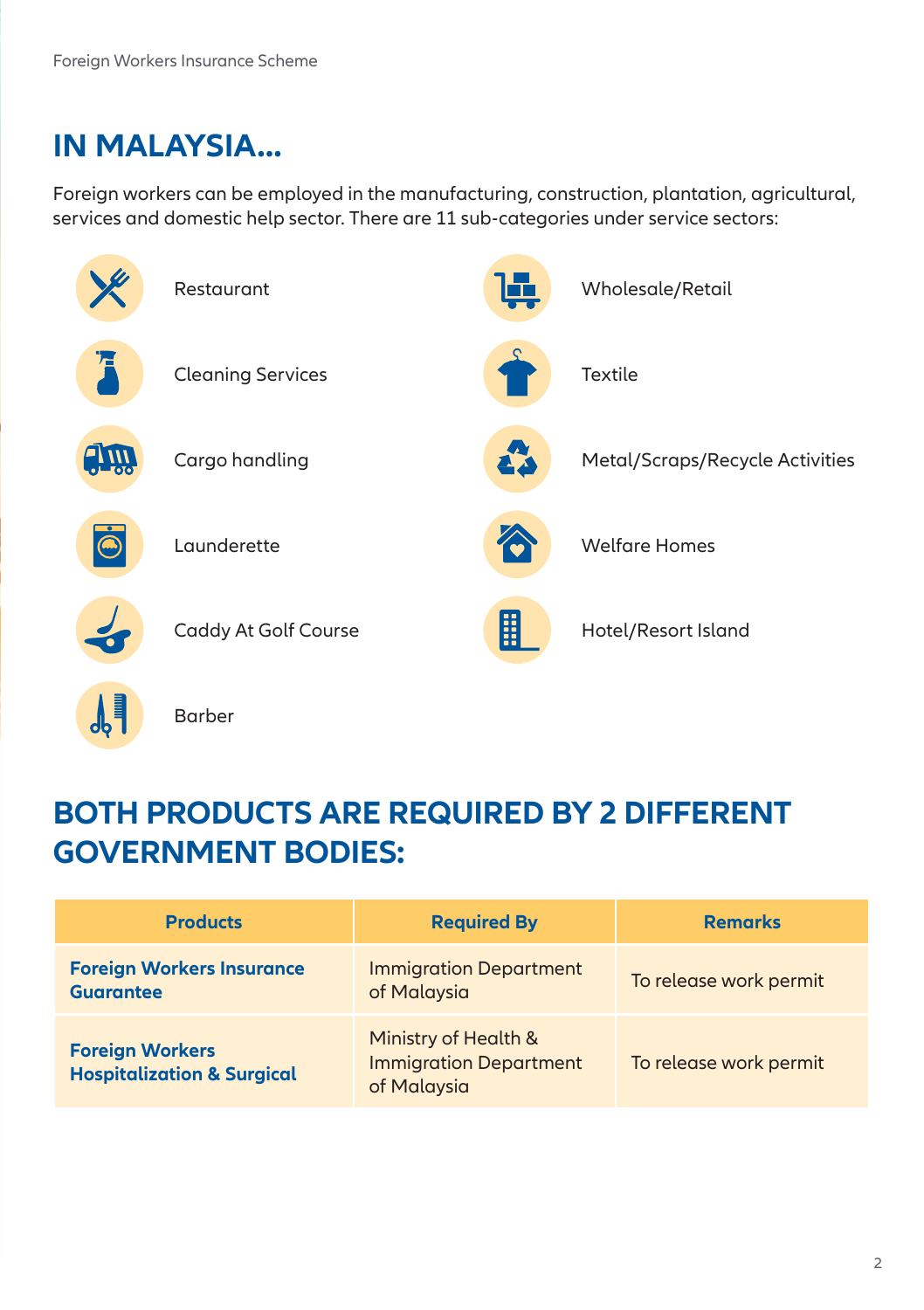## **FOREIGN WORKERS INSURANCE GUARANTEE (FWIG)**

Foreign Workers Insurance Guarantee is a guarantee required by Immigration Department from Employers as a security deposit for the employment of foreign workers in various sectors.

## **Highlights of Cover**

- 1. This insurance guarantee will serve as a guarantee to the Immigration Department to cover repatriation expenses in the event your worker is required by the authorities to be sent back to their country of origin during their stay in Malaysia.
- 2. Duration of cover set by Immigration Department is eighteen (18) months. You need to purchase a new guarantee upon renewing your worker's permit.

#### **Premium**

The total premium that you have to pay varies depending on Allianz's underwriting requirements and nationality of your worker, and also subject to minimum premium of RM50.00 per insurance guarantee issued.

*This policy is subject to RM10.00 revenue stamp on insurance guarantee.*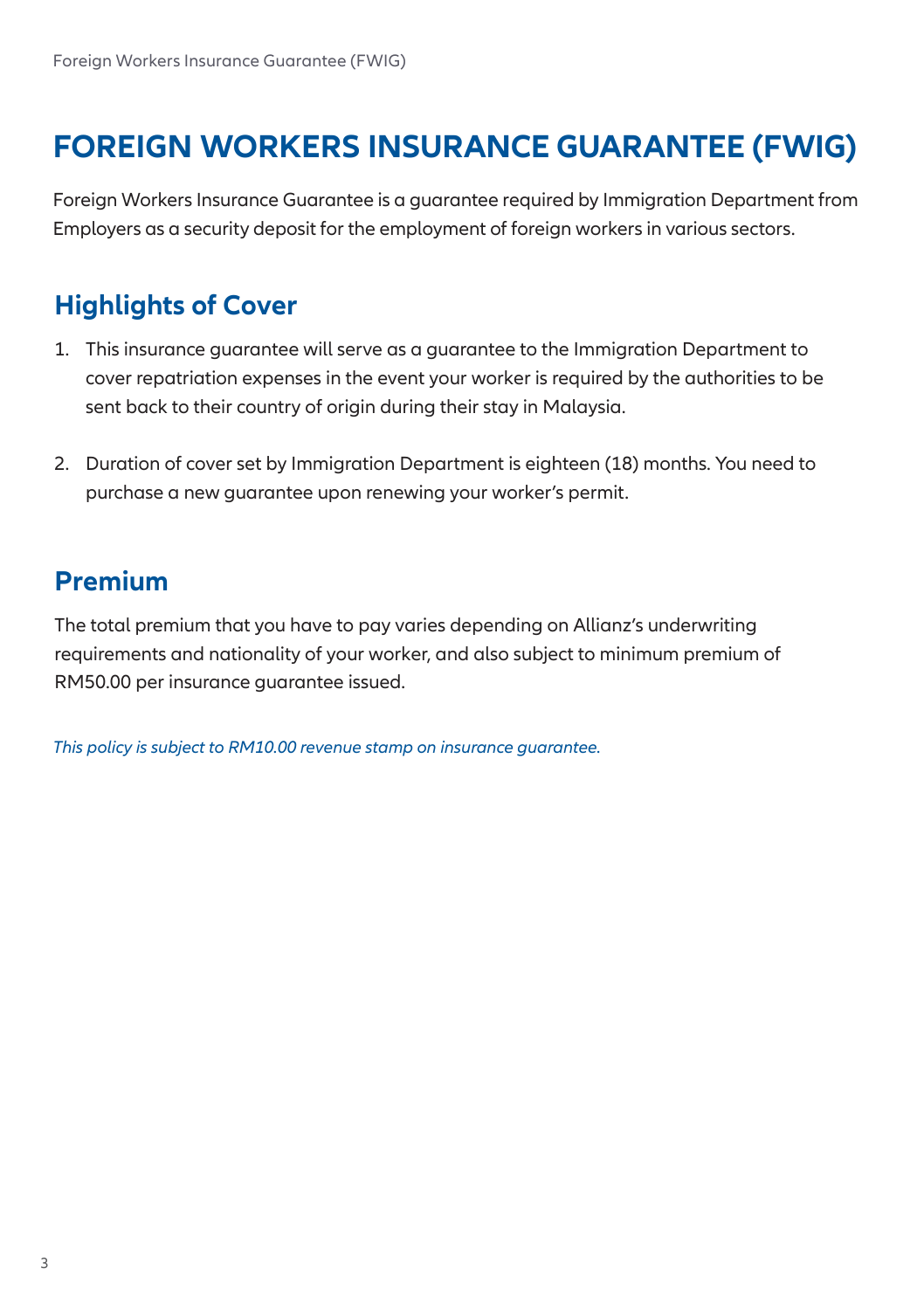Allianz provides peace of mind to

foreign workers while they plough the dough to make a better future for their

4

family back home.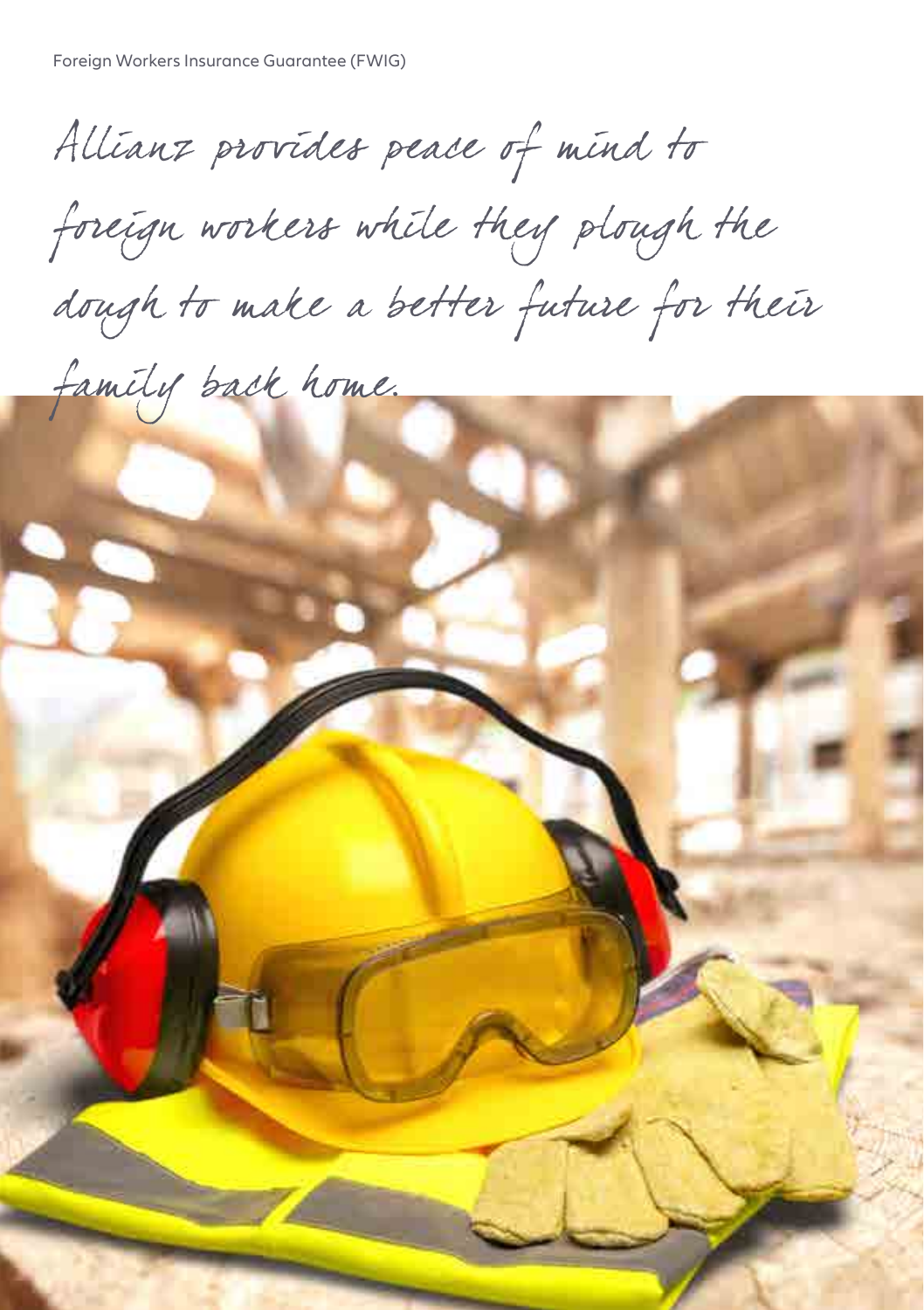## **FOREIGN WORKERS HOSPITALISATION AND SURGICAL (FWHS)**

This Foreign Workers Hospitalisation and Surgical (FWHS) is specially designed in view of increasing Hospital and Surgical charges and to reduce financial burden of the Employers of foreign workers in the event of hospital admission of their foreign workers due to accident or illness.

## **Table of Benefits**

| <b>Item</b>    | <b>Benefits</b>                                                              | <b>Amount (RM)</b>                                                                                                                                                                                                                                               |
|----------------|------------------------------------------------------------------------------|------------------------------------------------------------------------------------------------------------------------------------------------------------------------------------------------------------------------------------------------------------------|
| 1(a)           | Daily Hospital Room & Board<br>(Maximum up to 30 days)                       | As charged in accordance<br>to charges consistent with<br>Third (3rd) Class Room and<br>Board to a maximum of<br>RM160.00 per day in a Non-<br><b>Corporatised Malaysian</b><br>Government Hospital in<br>conformance to the charges<br>specified under Fees Act |
| 1(b)           | Intensive Care Unit (ICU)<br>(Maximum up to 15 days)                         |                                                                                                                                                                                                                                                                  |
| 2              | <b>Hospital Supplies and Services</b>                                        |                                                                                                                                                                                                                                                                  |
| $\overline{3}$ | <b>Operating Theatre</b>                                                     |                                                                                                                                                                                                                                                                  |
| $\overline{4}$ | <b>Surgical Fees</b><br>(Exclude Organ Transplantation)                      |                                                                                                                                                                                                                                                                  |
| 5              | <b>Anesthetist Fees</b>                                                      |                                                                                                                                                                                                                                                                  |
| 6              | <b>In-Hospital Physician Visits</b><br>(Maximum up to 30 days)               | 1951, Fees (Medical) Order<br>1982                                                                                                                                                                                                                               |
| $\overline{7}$ | <b>In-Hospital Specialist Consultation Visits</b><br>(Maximum up to 30 days) |                                                                                                                                                                                                                                                                  |
| 8              | <b>Ambulance Fees / Medical Report Fees</b>                                  |                                                                                                                                                                                                                                                                  |
|                | Maximum Overall Annual Limit (Items 1 to 8)                                  | 20,000.00                                                                                                                                                                                                                                                        |
|                | <b>Annual Premium per worker</b>                                             | 105.00                                                                                                                                                                                                                                                           |
| <b>MCO Fee</b> |                                                                              | 15.00                                                                                                                                                                                                                                                            |

*Note:*

*1. Coverage is required before work permit is issued by Immigration Department of Malaysia for both new and renewal applications.*

*2.Premium subject to Service Tax.*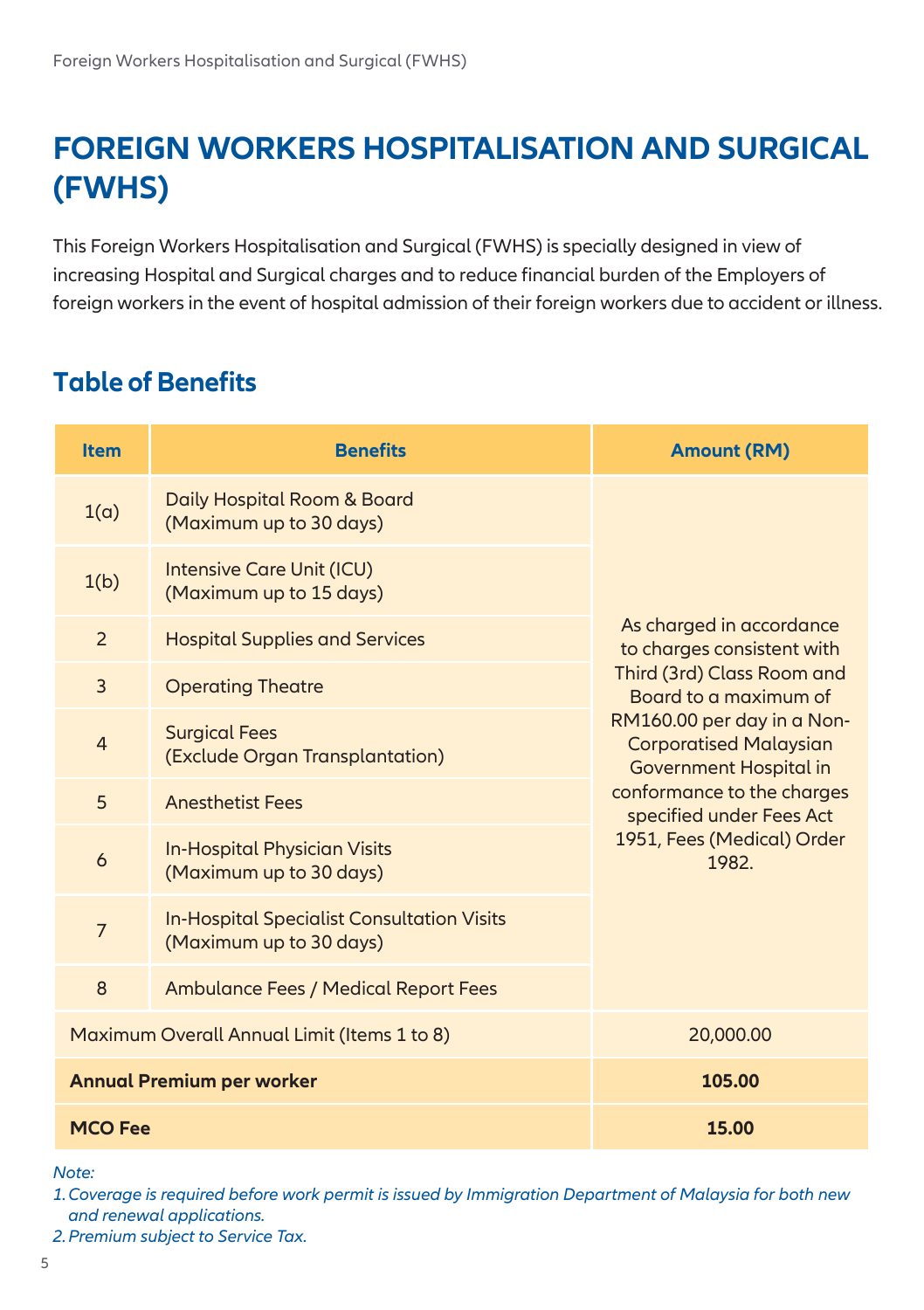#### **Enrolment Procedures**

- 1. The FWHS proposal forms are available at any Allianz branch offices.
- 2. The Employer must complete the proposal form and submit the completed proposal form together with premium to any Allianz offices.
- 3. Coverage is effective upon receipt of payment of premium.
- 4. The Policy will be sent to the employer within twenty one (21) working days.
- 5. If the policy has not been received within the stipulated period, kindly contact our Allianz branch office.

#### **Cashless Admission**

FWHS works on cashless admission basis. Admission is strictly in Government Hospitals (3rd class). Exception is given to those cases that needs emergency treatment at any private hospital. Upon admission, original passport of the worker needs to be produced for verification.

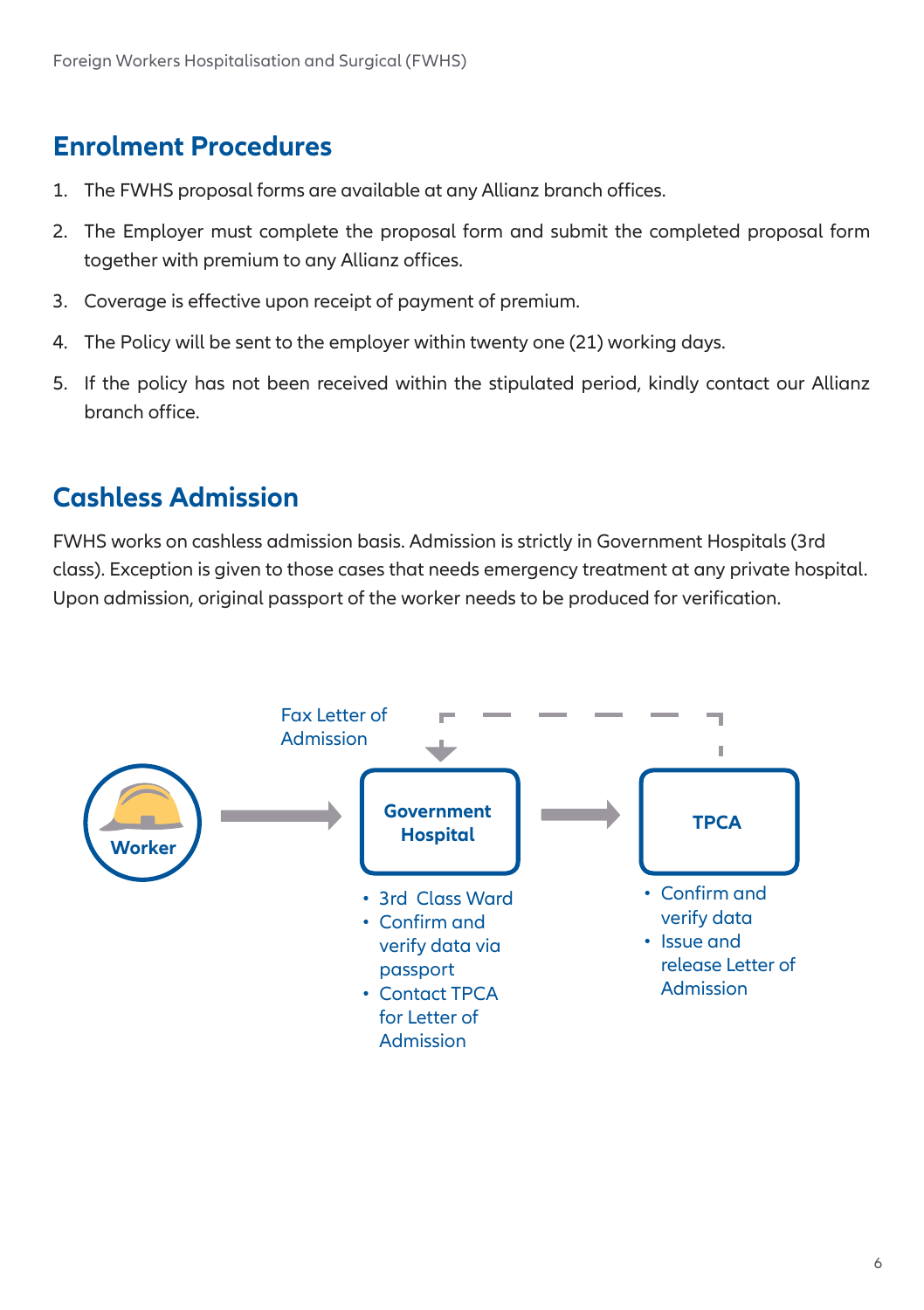## **Definitions**

**Pre-Existing Illness** shall be limited to disabilities which existed before the effective date of cover and for which the Insured Person should have reasonably been aware of. An Insured Person may be considered to have reasonable knowledge of a pre-existing condition where the condition is one for which:

- (a) the Insured Person had received or is receiving treatment;
- (b) medical advice, diagnosis, care or treatment has been recommended;
- (c) clear and distinct symptoms are or were evident; or
- (d) its existence would have been apparent to a reasonable person in the circumstances.

**Specified Illnesses** shall mean the following disabilities and its related complications, occurring within the first one hundred and twenty (120) days of Insurance of the Insured Person:

- (a) Cardiovascular disease;
- (b) All cancers.

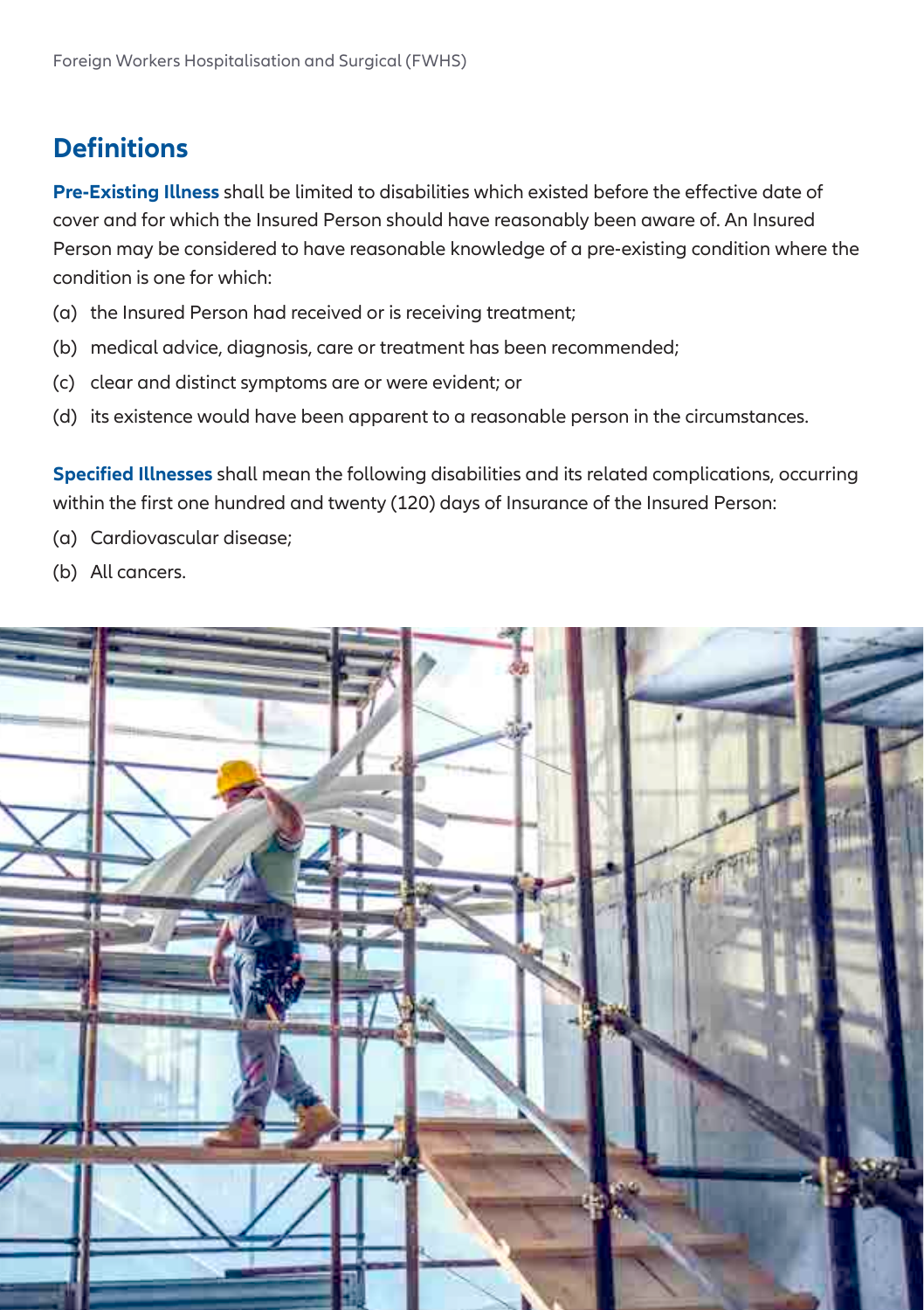## **Exclusions**

This Scheme does not cover any hospitalization, surgery or charges caused directly or indirectly, wholly or partly, by any one (1) of the following occurrences:

- 1. Pre-existing illness. However, this exclusion is waived in the event the Insured Person passes the medical examination as confirmed by Fomema Sdn. Bhd. (FOMEMA) within thirty (30) days from the Insured Person's arrival to Malaysia.
- 2. Specified Illnesses occurring during the first one hundred and twenty (120) days of continuous cover.
- 3. Plastic/Cosmetic surgery, circumcision, eye examination, glasses and refraction or surgical correction of nearsightedness (Radial Keratotomy) and the use or acquisition of external prosthetic appliances or devices such as artificial limbs, hearing aids, implanted pacemakers and prescriptions thereof.
- 4. Dental conditions including dental treatment or oral surgery except as necessitated by Accidental Injuries to sound natural teeth occurring wholly during the Period of Insurance.
- 5. Private nursing, rest cures or sanitaria care, illegal drugs, intoxication, sterilization, venereal disease and its sequelae, AIDS (Acquired Immune Deficiency Syndrome) or ARC (AIDS Related Complex) and HIV (Human Immunodeficiency Virus) related diseases, and any communicable diseases requiring quarantine by law.
- 6. Any treatment or surgical operation for congenital abnormalities or deformities including hereditary conditions.
- 7. Pregnancy, child birth (including surgical delivery), miscarriage, abortion and prenatal or postnatal care and surgical, mechanical or chemical contraceptive methods of birth control or treatment pertaining to infertility. Erectile dysfunction and tests or treatment related to impotence or sterilization.
- 8. Hospitalisation primarily for investigatory purposes, diagnosis, X-ray examination, general physical or medical examinations, not incidental to treatment or diagnosis of a covered Disability or any treatment which is not medically necessary and any preventive treatments, preventive medicines or examinations carried out by a Physician, and treatments specifically for weight reduction or gain.
- 9. Suicide, attempted suicide or intentionally self-inflicted injury while sane or insane.
- 10. War or any act of war, declared or undeclared, criminal or terrorist activities, active duty in any armed forces, direct participation in strikes, riots and civil commotion or insurrection.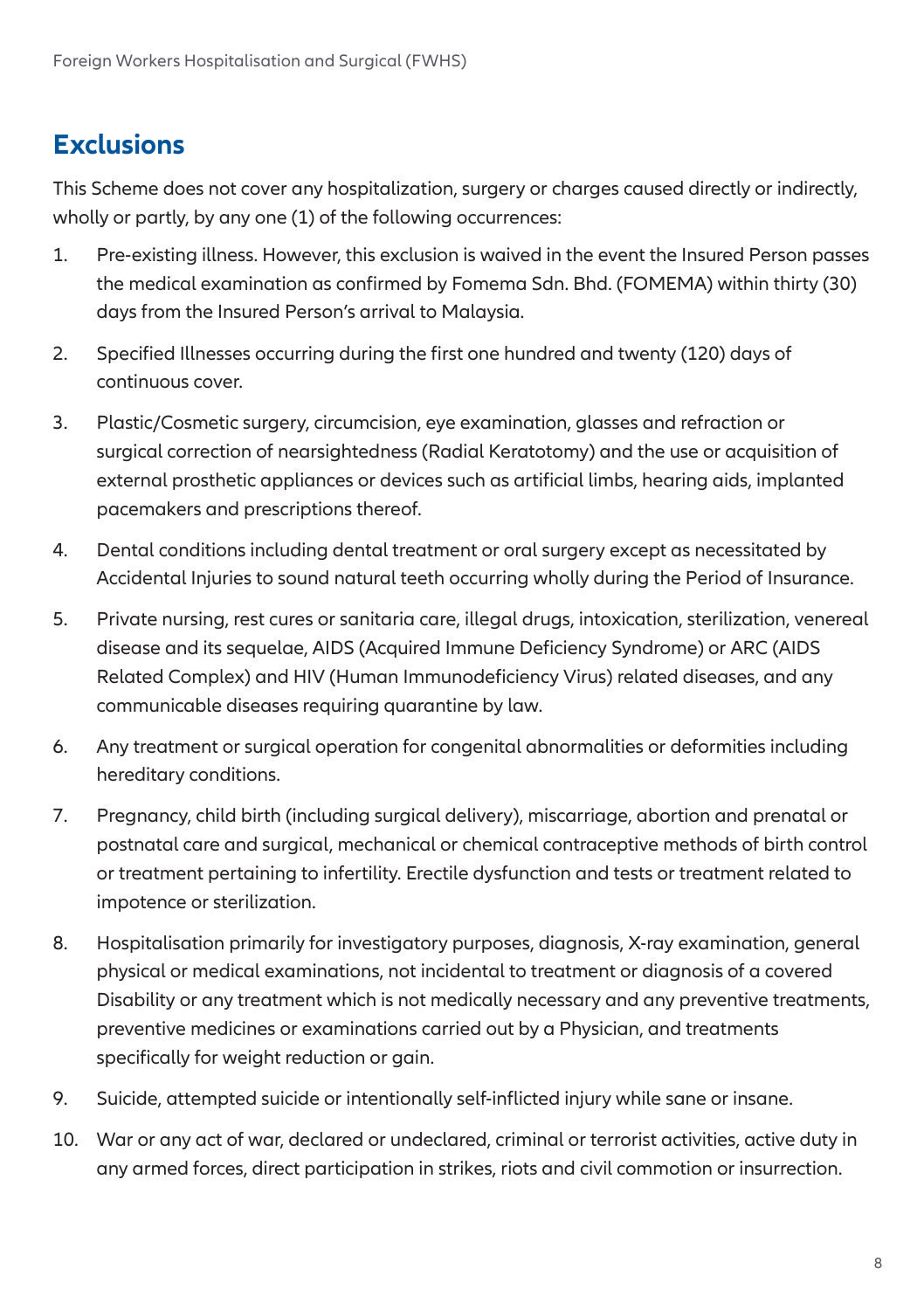- 11. Ionizing radiation or contamination by radioactivity from any nuclear fuel or nuclear waste from process of nuclear fission or from any nuclear weapons material.
- 12. Expenses incurred for donation of any body organ by an Insured Person and costs of acquisition of the organ including all costs incurred by the donor during organ transplant and its complications.
- 13. Investigation and treatment of sleep and snoring disorders, hormone replacement therapy and alternative therapy such as treatment, medical service or supplies , including but not limited to chiropractic services, acupuncture, acupressure, reflexology, bone setting, herbalist treatment, massage or aroma therapy or other alternative treatment.
- 14. Care or treatment for which payment is not required or to the extent which is payable by any other insurance or indemnity covering the Insured Person and Disabilities arising out of duties of employment or profession that is covered under a Workman's Compensation Insurance Contract.
- 15. Psychotic, mental or nervous disorders, (including any neuroses and their physiological or psychosomatic manifestations).
- 16. Costs/expenses of services of a non-medical nature, such as television, telephones, telex services, radios or similar facilities, admission kit/pack and other ineligible non- medical items.
- 17. Sickness or Injury arising from racing of any kind (except foot racing), hazardous sports such as but not limited to skydiving, water skiing, underwater activities requiring breathing apparatus, winter sports, professional sports and illegal activities.
- 18. Private flying other than as a fare-paying passenger in any commercial scheduled airlines licensed to carry passengers over established routes.
- 19. Expenses incurred for sex changes.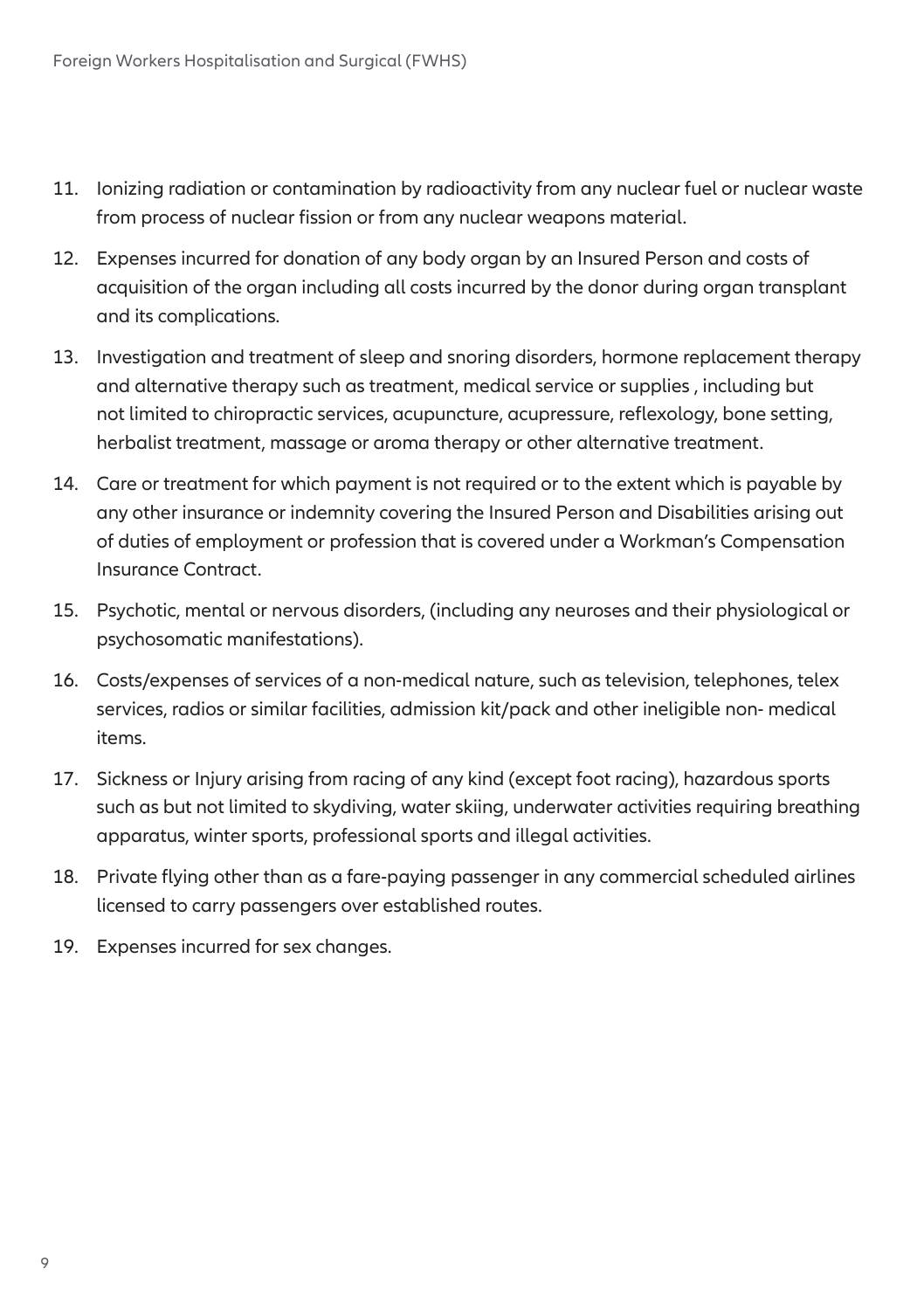## **IMPORTANT NOTES**

## To Prospective Policyholder

This page contains important information about your Insurance. You should read all the information carefully to make sure that you fully understand it and that it meets your needs. You are advised to read through the checklist below which explains the essential features of the FWHS so that you are able to make an informed decision before purchasing the policy. If you have any inquiries, please seek clarification from your insurance intermediary or an Allianz office nearest to you.

- 1. The benefits payable under the policy are highlighted in the "Description of Benefits/Coverage".
- 2. This is a yearly renewable plan, whereby the premiums and benefits are subject to review from time to time. Any changes to benefits and premium can only be imposed by the company on policy anniversary with ninety (90) days written notice based on the emerging claims experience of the portfolio.
- 3. Cover ceases from the time your foreign worker leaves Malaysia and resumes upon his/her return to Malaysia.

### Period of Cover and Renewal

The Policy shall become effective as of the date stated in the Schedule. The Policy Anniversary shall be one (1) year after the effective date and annually thereafter. On each such anniversary, this Policy is renewable at the premium rates in effect at that time as notified by the Company.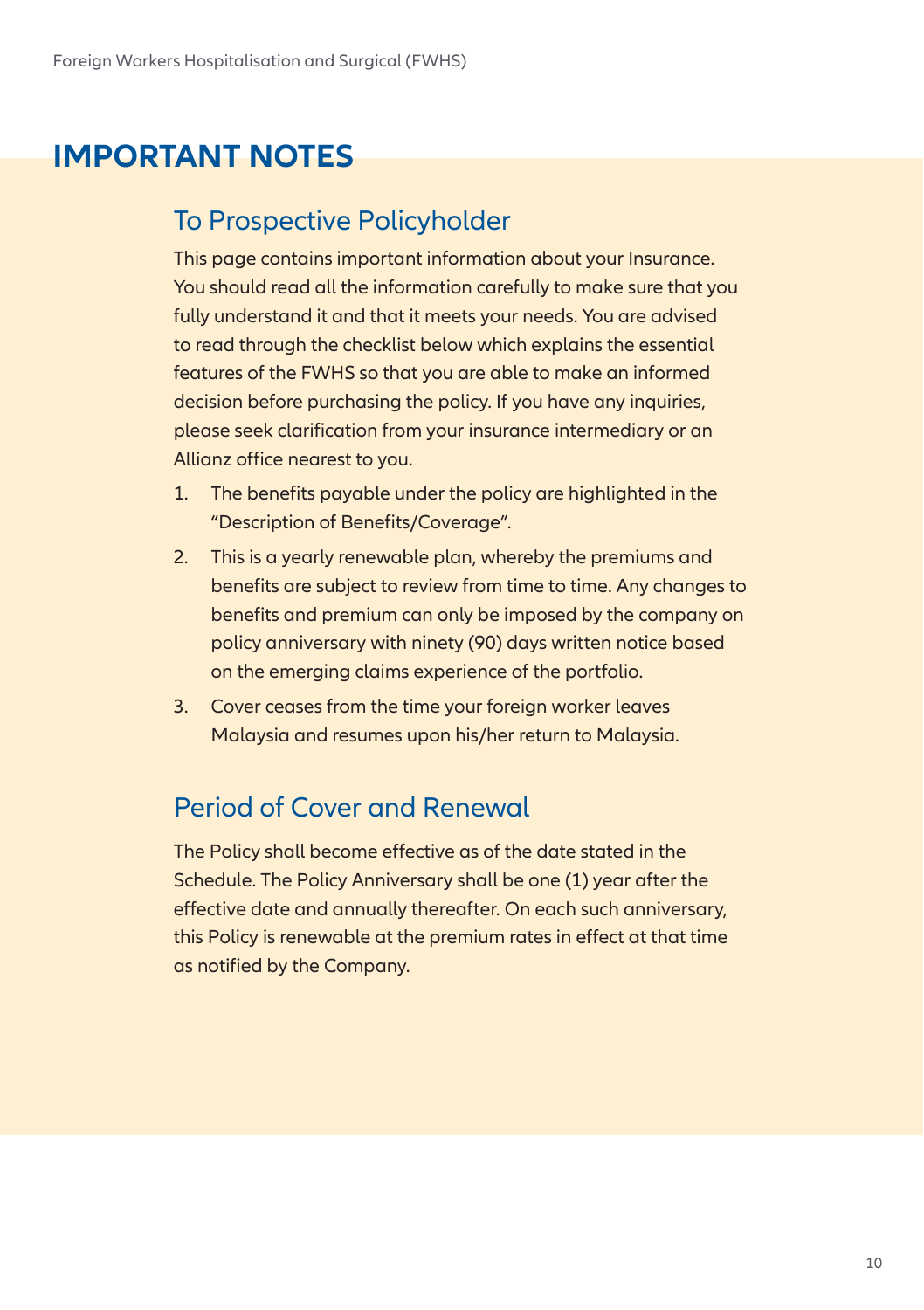## **FOREIGN WORKERS PLUS (FW-PLUS)**

The Foreign Workers PLUS is designed for employers who wish to top up personal accident coverage for their foreign workers.

## **Highlights of Cover**

- 1. 24 hours worldwide coverage.
- 2. Valid claims will be paid to employer.
- 3. High Medical and Surgical benefits.
- 4. Extended to cover:

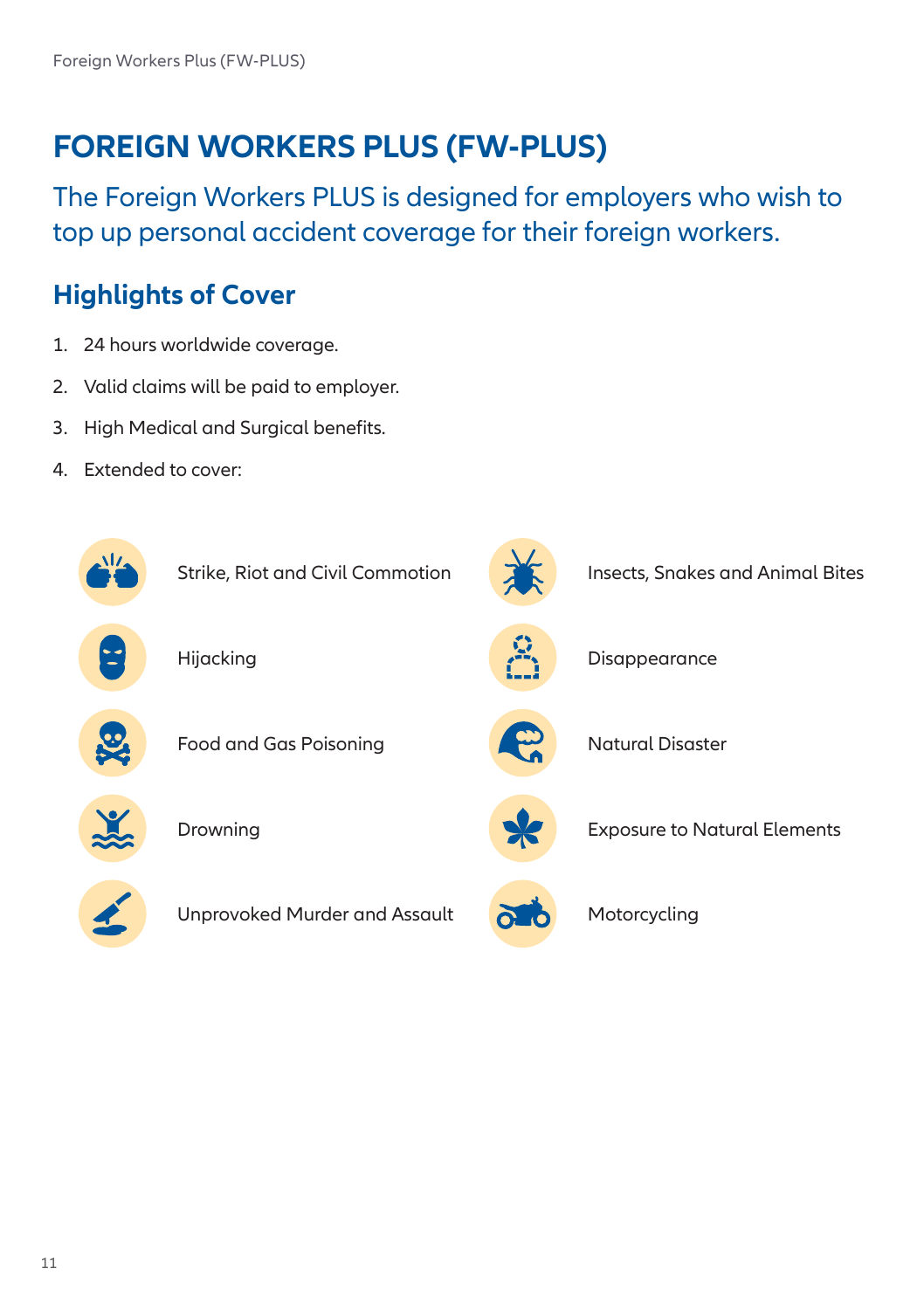## **Table of Benefits**

| <b>Coverage</b>                            | <b>Sum Insured</b> |
|--------------------------------------------|--------------------|
| Death / Permanent Disablement (Accidental) | RM 10,000.00       |
| Medical and Surgical Expenses (Accidental) | RM 2,000.00        |
| <b>Premium per worker</b>                  | <b>RM 50.00</b>    |

*Premium subject to Service Tax and RM10.00 stamp duty per policy. Use of woodworking machinery : 25% loading*

## **Eligibility**

Employers who are employing foreigners who are:

- 1. Having a valid work permit.
- 2. Age between eighteen (18) to sixty (60) years.
- 3. Free from physical deformity.

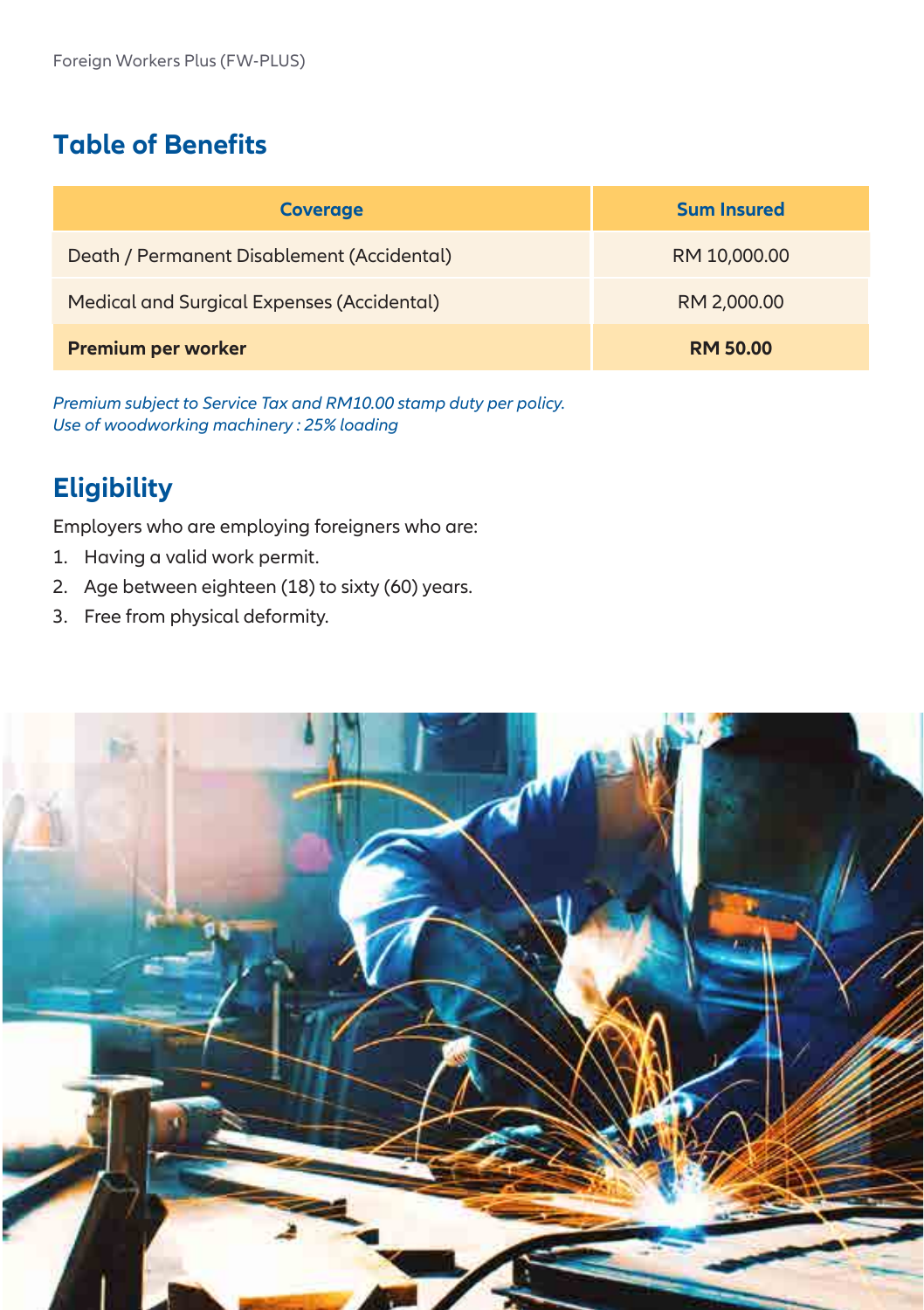## **Exclusions**

This policy does not cover:

- 1. Death or Disablement or any loss caused directly or indirectly:
	- a. War, invasion, act of foreign enemy, hostilities (whether war be declared or not), civil war, rebellion, revolution, insurrection, mutiny or usurped power, military or popular uprisings;
	- b. Insanity, suicide (whether sane or insane) or any attempt threat, intentional self-inflicted injuries;
	- c. Any form of disease, infection, parasites;
	- d. Intoxication by alcohol or drugs (other than those prescribed by a qualified medical practitioner);
	- e. Childbirth, miscarriage, pregnancy or any complications thereof;
	- f. Acquired Immune Deficiency Syndrome (AIDS) or AIDS Related Complex (ARC), howsoever this syndrome has been acquired or may be named;
	- g. Provoked murder or assault.
- 2. Death or Disablement or any other loss sustained by Life Insured:
	- a. While traveling in an aircraft as a member of the crew, except only as fare-paying passenger in an aircraft licensed for passenger service. For the purpose of this exclusion, the Life Insured would not be covered if he/she is involved in any technical operation or navigation whilst in the aircraft;
	- b. While committing or attempting to commit any unlawful act.
- 3. Death or Disablement or any other loss consequent upon the Life Insured engaging in hunting, mountaineering, ice-hockey, polo-playing, steeple chasing, winter sports, rugby, parachuting, racing of any kind other than on foot, yachting, water-ski jumping, underwater activities involving the use of breathing apparatus, professional sports, logging activities and using woodwork machinery driven by mechanical power.
- 4. Death or Disablement directly caused by or contributed by or arising from:
	- a. Ionization, radiation or contamination by combustion of nuclear waste from the combustion of nuclear fuel. For the purpose of this exception, combustion shall include any self-sustaining process of nuclear fusion;
	- b. Nuclear weapons material.

This brochure is valid from 1 January 2019.

This brochure is for general information only and it is not a contract of insurance.

The descriptions of available coverage are only a brief summary for quick and easy reference.

The precise terms and conditions that apply are specified in the policy.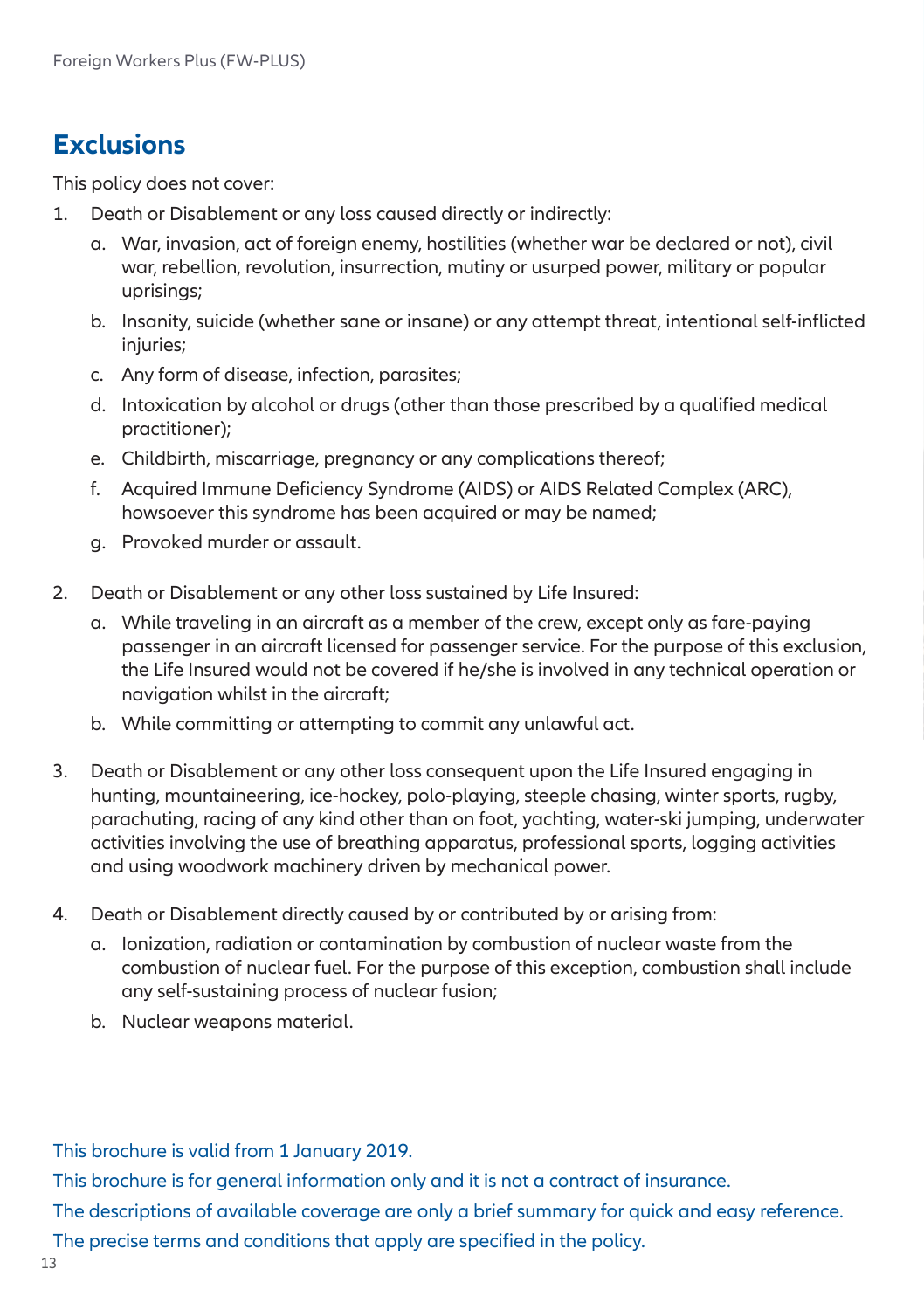

#### **Jaminan Insurans Pekerja Asing (FWIG) 1**

Diwajibkan ke atas semua pekerja asing yang disahkan atas arahan Jabatan Imigresen Malaysia.

#### **Skim Kemasukan Hospital dan Pembedahan Pekerja 2 Asing (SKHPPA)**

Diwajibkan ke atas semua pekerja asing yang disahkan atas arahan Kementerian Kesihatan Malaysia.

## **Insurans Pekerja Asing-PLUS (FW-PLUS) 3**

Perlindungan tambahan untuk perkerja asing anda.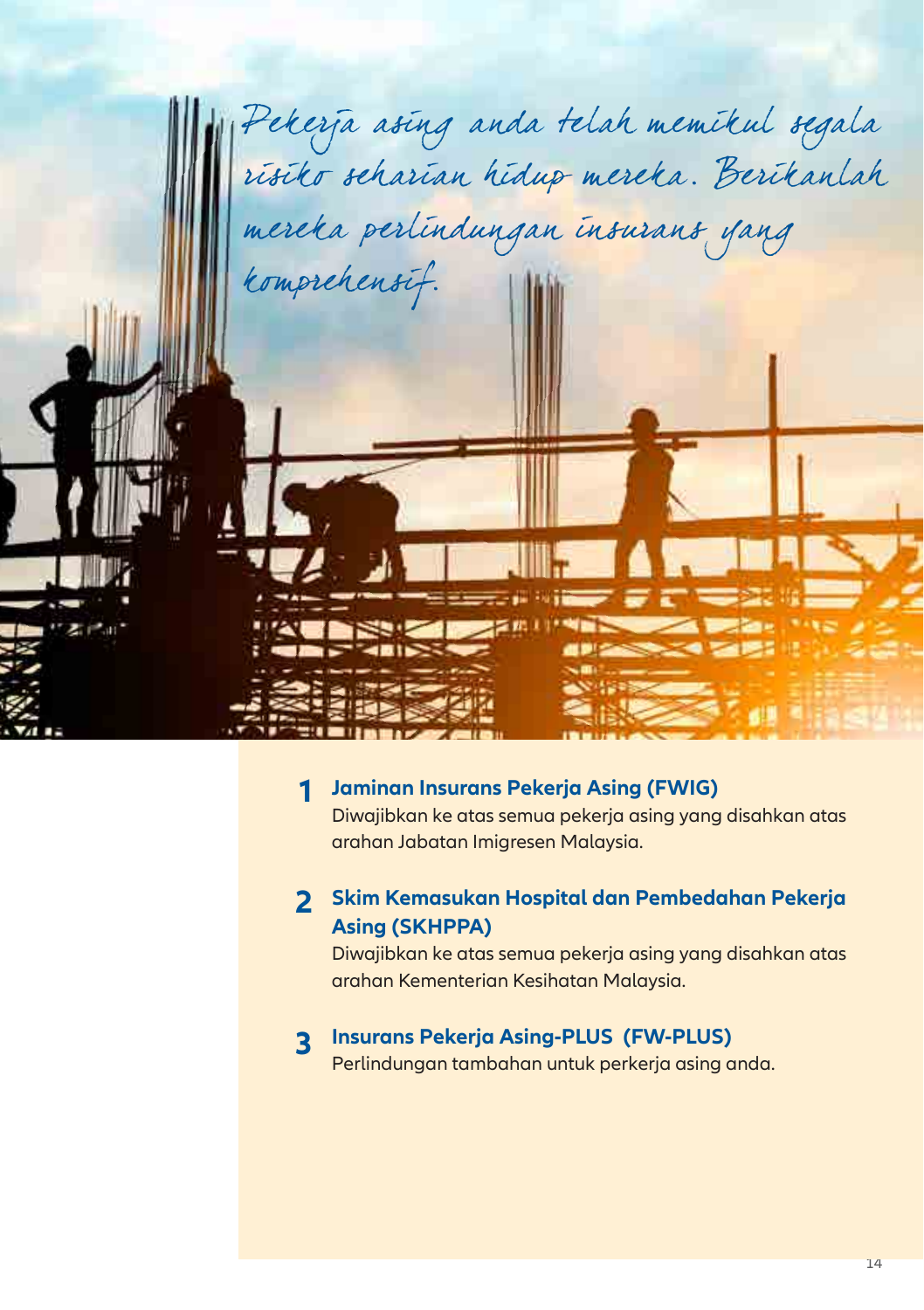## **DI MALAYSIA...**

Buruh asing hanya akan bekerja di sektor perkilangan, pembinaan, perladangan, pertanian, perkhidmatan dan pembuatan. Terdapat 11 subkategori di sektor perkhidmatan:

|                      | Restoran                            |    | Jualan Borong/Runcit                |
|----------------------|-------------------------------------|----|-------------------------------------|
|                      | Cucian                              |    | Tekstil                             |
| $\frac{1}{\sqrt{2}}$ | Pengendalian<br>Barang-barang Kargo | 43 | Kitar Semula<br>Barang-barang Logam |
|                      | Kedai Dobi                          |    | Rumah Kebajikan                     |
|                      | Kedi di Padang Golf                 | H  | Hotel/Tempat Peranginan             |
|                      | Kedai Gunting Rambut                |    |                                     |

## **KEDUA-DUA PRODUK ADALAH DIWAJIBKAN OLEH 2 JABATAN KERAJAAN YANG BERLAINAN:**

| <b>Produk-produk</b>                                    | Jabatan                                                                    | Catatan                             |
|---------------------------------------------------------|----------------------------------------------------------------------------|-------------------------------------|
| <b>Jaminan Insurans</b><br><b>Pekerja Asing</b>         | Jabatan Imigresen<br>Malaysia                                              | Untuk memproses permit<br>pekerjaan |
| Skim Kemasukan Hospital dan<br>Pembedahan Pekerja Asing | Kementerian Kesihatan<br>Malaysia dan Jabatan<br><b>Imigresen Malaysia</b> | Untuk memproses permit<br>pekerjaan |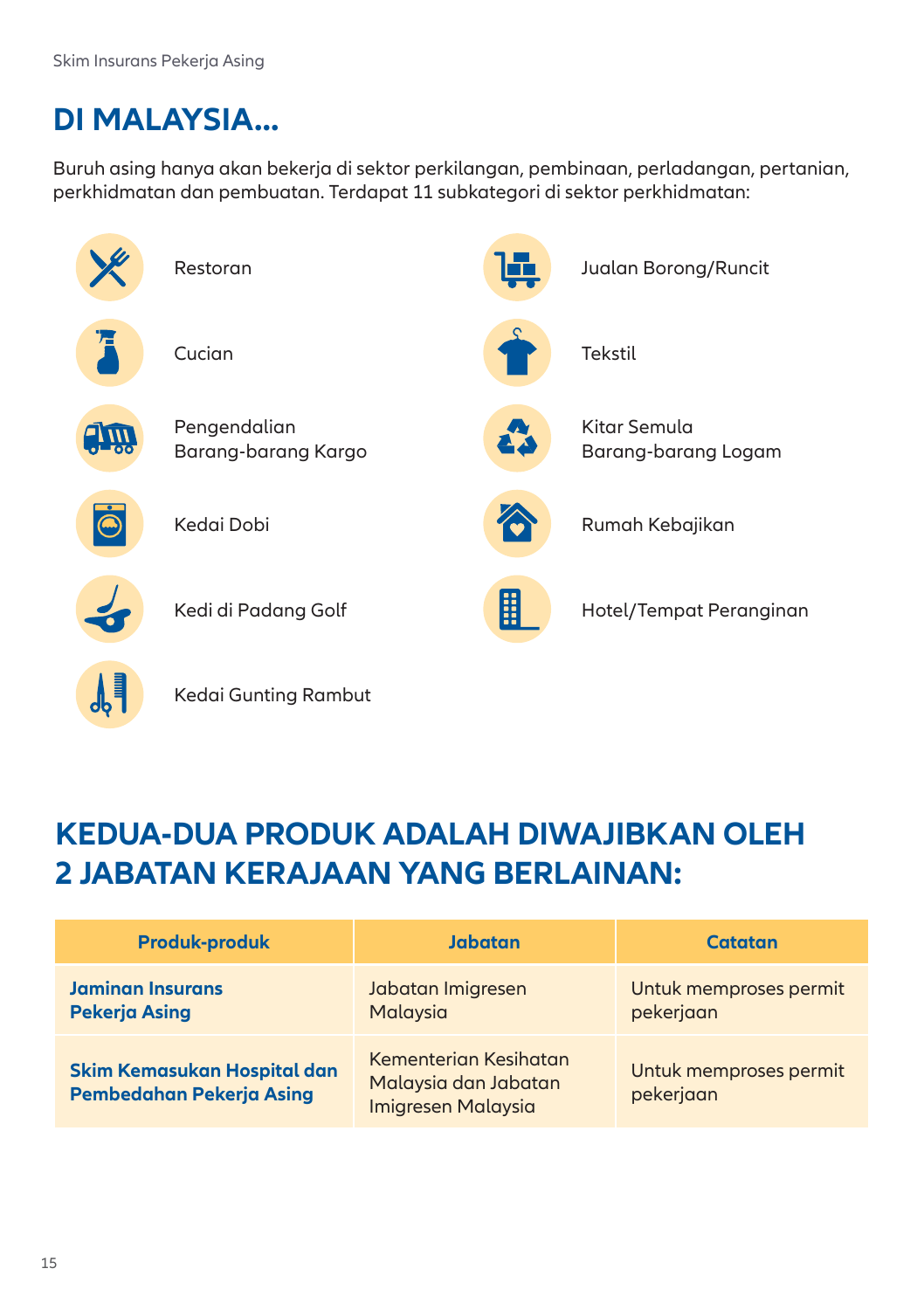## **JAMINAN INSURANS PEKERJA ASING (FWIG)**

Jaminan Insurans Pekerja Asing merupakan surat jaminan yang diwajibkan oleh Jabatan Imigresen Malaysia dari majikan sebagai cagaran untuk pekerja-pekerja asing yang bekerja di dalam sektor-sektor yang dibenarkan.

## **Nota Perlindungan**

- 1. Jaminan Insurans Pekerja Asing merupakan jaminan kepada Jabatan Imigresen Malaysia bagi menampung kos penghantaran pulang dalam kejadian pekerja anda diarahkan pulang ke negara asal apabila melanggar syarat-syarat pas lawatan kerja sementara (PLKS) ketika berada di Malaysia.
- 2. Jabatan Imigresen Malaysia telah menetapkan tempoh setiap jaminan adalah lapan belas (18) bulan. Majikan wajib mengemukakan jaminan yang baru jika hendak memperbaharui permit kerja.

## **Premium**

Jumlah premium yang dikenakan berbeza-beza bergantung kepada syarikat Insurans dan juga dari negara asal pekerja tersebut. Premium minimum sebanyak RM50.00 bagi setiap jaminan.

*RM10.00 setem hasil untuk setiap jaminan insurans.*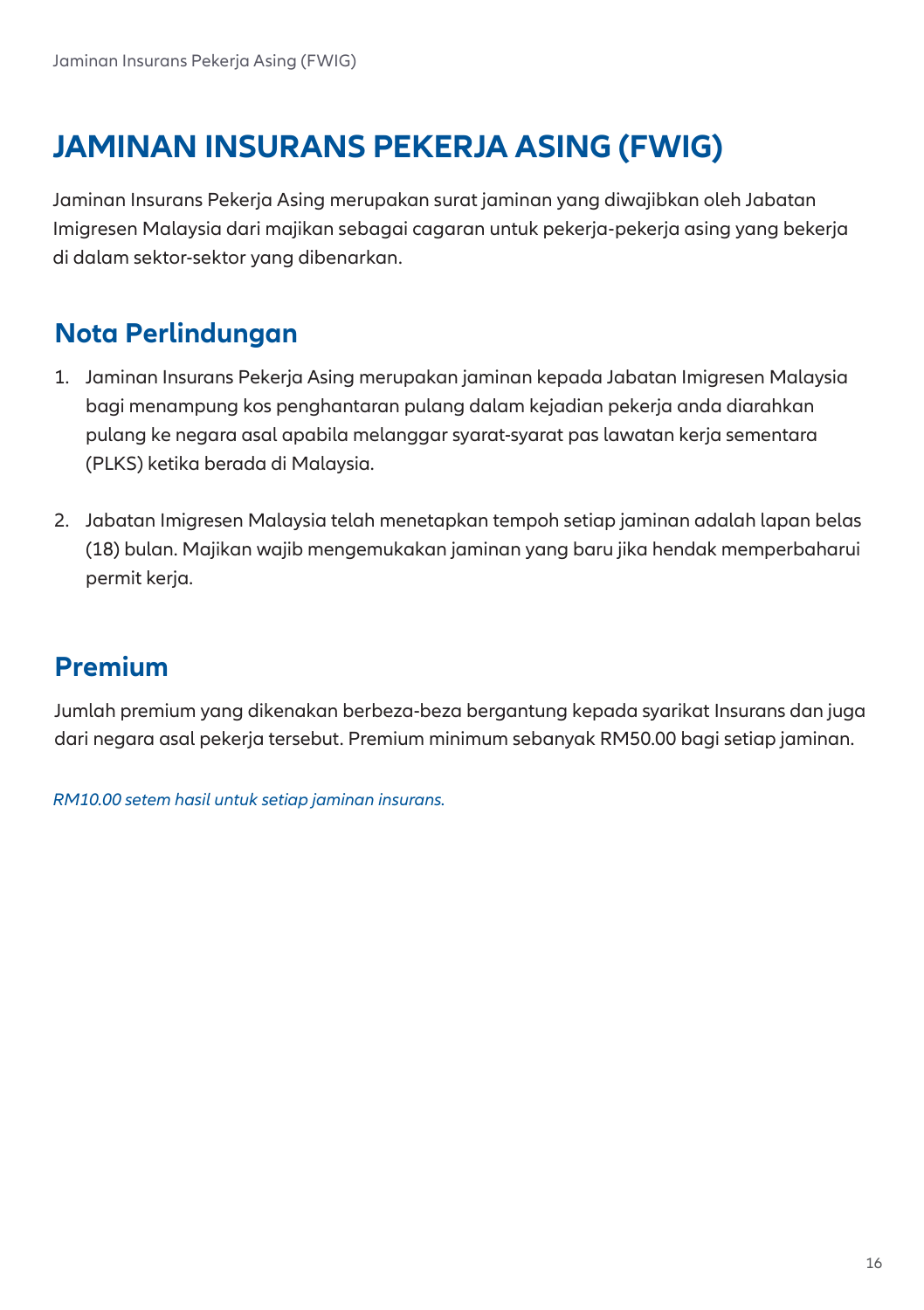Allianz memberikan ketenangan fikiran

kepada pekerja-pekerja asing semasa mereka

bertungkus-lumus bekerja demi masa depan

yang lebih baik untuk keluarga mereka.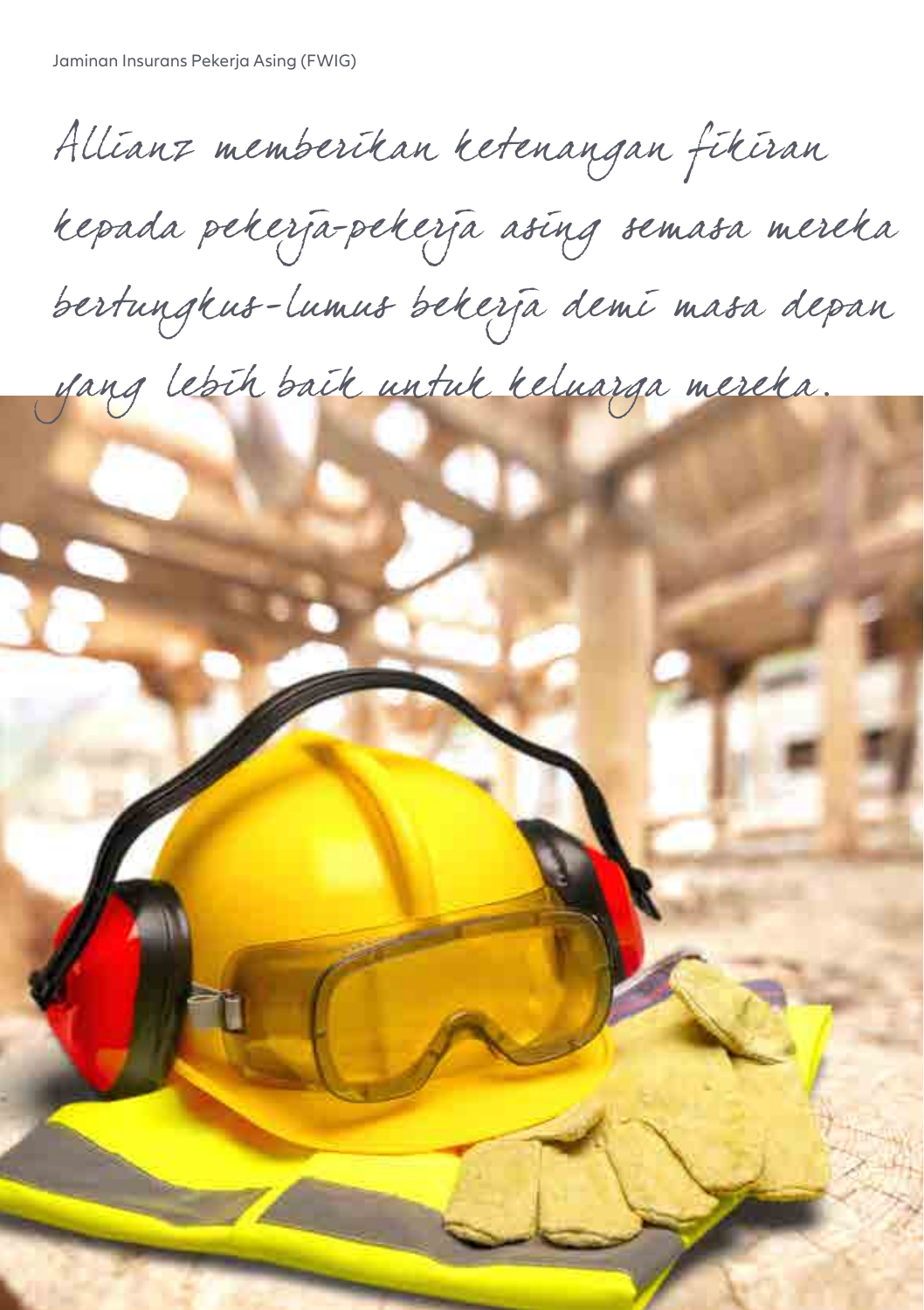## **SKIM KEMASUKAN HOSPITAL DAN PEMBEDAHAN PEKERJA ASING (SKHPPA)**

Skim ini direka khusus untuk pekerja asing yang mengalami kemalangan ataupun penyakit untuk mengurangkan beban kos rawatan hospital dan pembedahan yang semakin meningkat.

## **Jadual Faedah-Faedah**

| <b>Perkara</b> | Faedah-faedah                                                                           | <b>Amaun (RM)</b>                                                                                                                                                                 |
|----------------|-----------------------------------------------------------------------------------------|-----------------------------------------------------------------------------------------------------------------------------------------------------------------------------------|
| $1(\alpha)$    | Bilik Hospital & Makanan Harian<br>(Maksimum sehingga 30 hari)                          | Bayaran yang dikenakan<br>mengikut bayaran yang<br>selaras dengan Bilik dan<br>Makanan Harian Kelas<br>Ketiga (ke-3) sehingga<br>maksimum RM 60.00<br>sehari di Hospital Kerajaan |
| 1(b)           | Unit Rawatan Rapi<br>(Maksimum sehingga 15 hari)                                        |                                                                                                                                                                                   |
| 2              | Bekalan dan Khidmat Hospital                                                            |                                                                                                                                                                                   |
| 3              | <b>Bilik Bedah</b>                                                                      |                                                                                                                                                                                   |
| $\overline{4}$ | Bayaran Pembedahan<br>(Tidak merangkumi pemindahan organ)                               |                                                                                                                                                                                   |
| 5              | Bayaran Pakar Bius                                                                      | Malaysia bukan Korporat<br>mengikut Akta Fi 1951,                                                                                                                                 |
| 6              | Lawatan Doktor dalam Hospital<br>(Maksimum sehingga 30 hari)                            | Perintah Fi (Perubatan)<br>1982.                                                                                                                                                  |
| $\overline{7}$ | Lawatan Pakar Perubatan dalam Hospital<br>(Maksimum sehingga 30 hari)                   |                                                                                                                                                                                   |
| 8              | Bayaran Ambulans/Bayaran Laporan Perubatan                                              |                                                                                                                                                                                   |
|                | Had Tahunan Keseluruhan Maksimum (Perkara 1 hingga 8)<br>bagi Setiap Yang Diinsuranskan | 20,000.00                                                                                                                                                                         |
|                | Premium Tahunan setiap pekerja                                                          | 105.00                                                                                                                                                                            |
| <b>Fi MCO</b>  |                                                                                         | 15.00                                                                                                                                                                             |

#### *Nota:*

*1. Perlindungan insurans diwajibkan sebelum permit pekerjaan dikeluarkan oleh Jabatan Imigresen Malaysia bagi permit baru atau pembaharuan.*

*<sup>2.</sup> Premium tertakluk kepada Cukai Perkhidmatan.*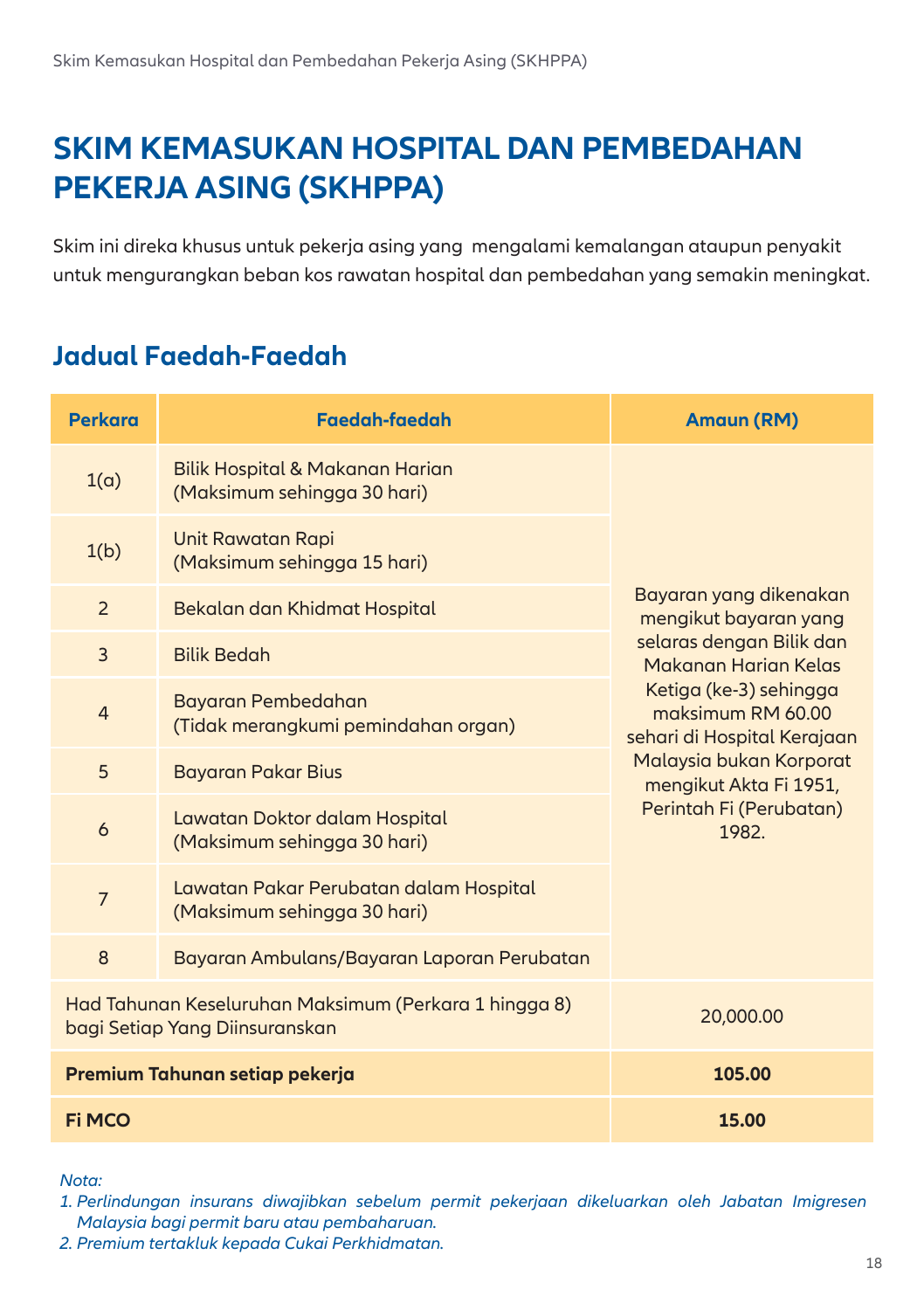### **Peraturan Pendaftaran**

- 1. Borang cadangan SKHPPA boleh didapati di semua cawangan Allianz di Malaysia.
- 2. Borang cadangan yang telah lengkap diisi majikan hendaklah diserahkan di mana-mana cawangan Allianz berserta premium.
- 3. Tarikh perlindungan akan berkuat kuasa setelah bayaran premium diterima.
- 4. Polisi akan dihantar kepada majikan dalam tempoh dua puluh satu (21) hari bekerja.
- 5. Sekiranya polisi tidak diterima pada tarikh yang ditetapkan, majikan boleh menghubungi cawangan Allianz yang berdekatan.

#### **Kemasukan Tanpa Tunai**

Kemasukan ke hospital melalui skim ini tidak memerlukan sebarang pembayaran. Skim ini hanya membenarkan kemasukan ke hospital kerajaan (wad kelas ketiga) sahaja. Pengecualian diberikan kepada kes-kes kecemasan akibat kemalangan yang memerlukan rawatan dengan kadar segera di hospital swasta. Pasport asal mesti dikemukakan untuk tujuan pengesahan apabila memasuki hospital.

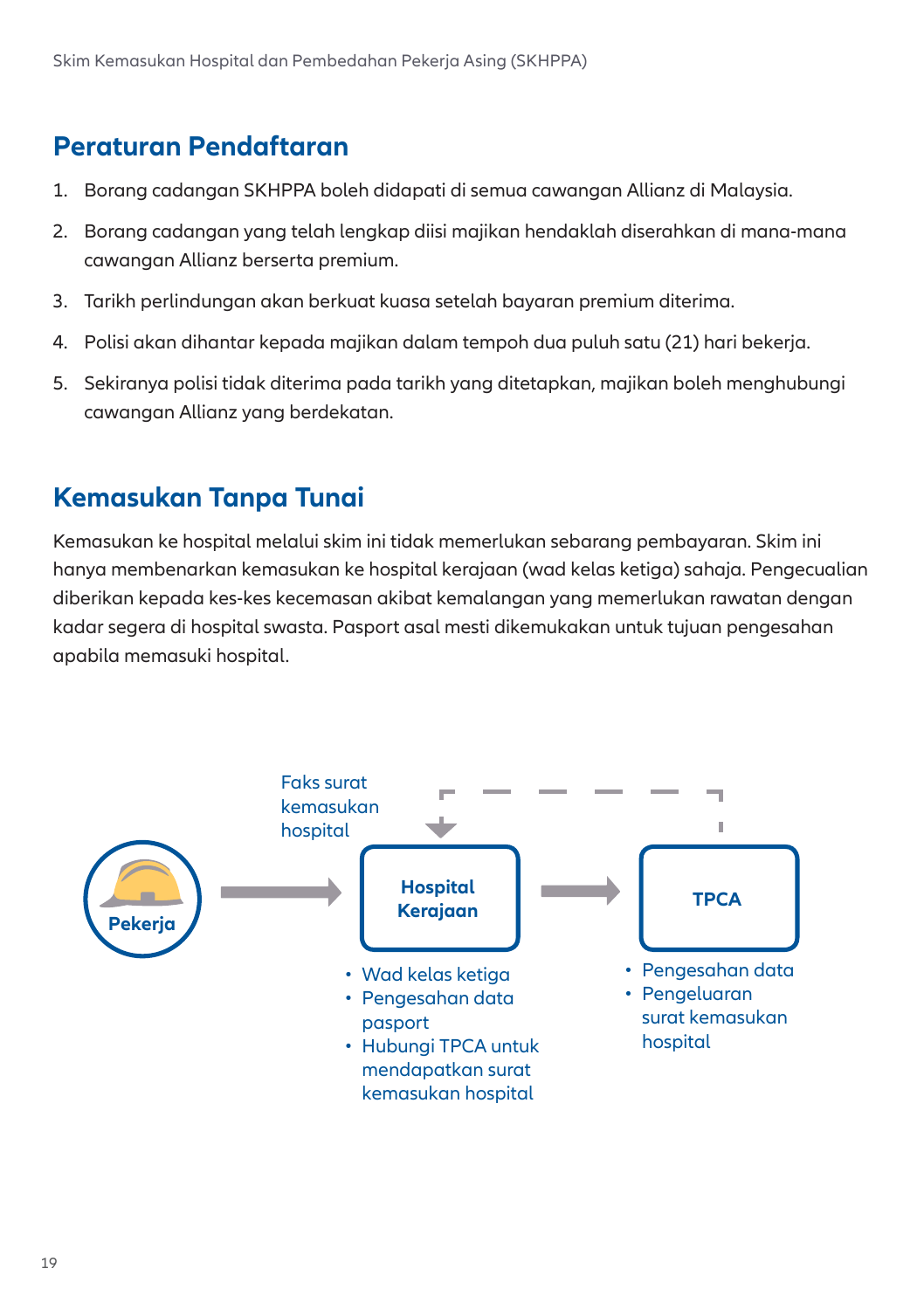### **Definisi**

**Penyakit Sedia Ada** hendaklah terhad kepada hilang upaya yang wujud sebelum tarikh kuat kuasa perlindungan dan untuk mana Orang Yang Diinsuranskan patut mengetahui sewajarnya. Orang Yang Diinsuranskan dianggap mengetahui sewajarnya keadaan sedia ada apabila:

- (a) Orang Yang Diinsuranskan telah menerima atau sedang menerima rawatan;
- (b) nasihat, diagnosis, jagaan atau rawatan perubatan yang disyorkan;
- (c) simptom yang jelas dan tepat dapat atau telah dilihat dengan nyata; atau
- (d) kewujudannya dapat dilihat dengan jelas oleh orang yang pernah mengalami keadaan itu.

**Penyakit Tertentu** hendaklah bermaksud hilang upaya berikut dan komplikasi yang berkaitan dengannya, yang wujud dalam tempoh seratus dua puluh (120) hari pertama Insurans bagi Orang Yang Diinsuranskan:

- (a) Penyakit Kardiovaskular;
- (b) Semua jenis kanser.

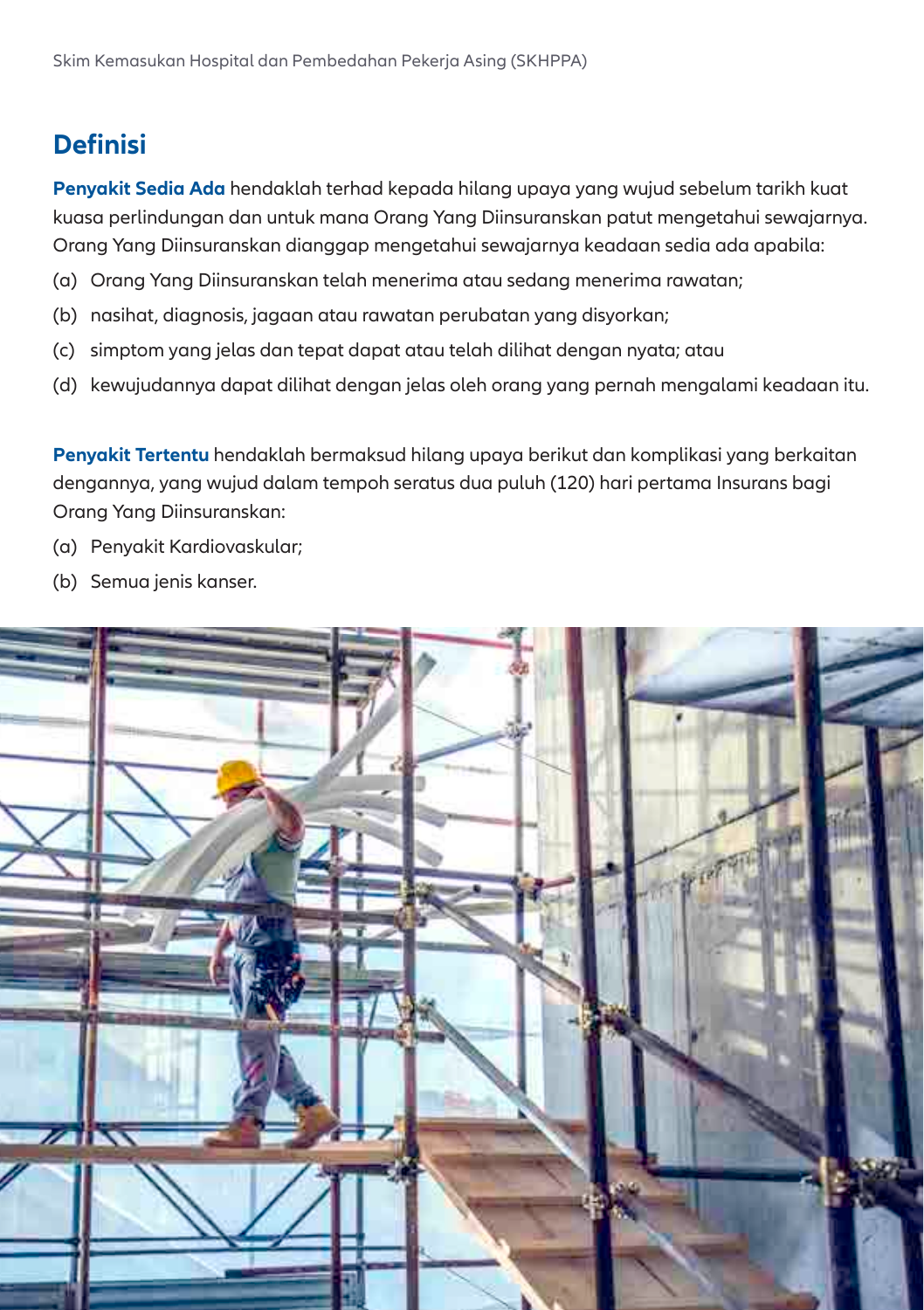### **Pengecualian**

Kontrak ini tidak melindungi apa-apa penghospitalan, pembedahan atau bayaran yang disebabkan secara langsung atau tidak, sepenuhnya atau sebahagiannya, oleh mana-mana satu (1) kejadian yang berikut:

- 1. Penyakit Sedia Ada. Walau bagaimanapun, pengecualian tersebut akan digugurkan sekiranya Orang Yang Diinsuranskan telah lulus pemeriksaan perubatan dan disahkan oleh Fomema Sdn. Bhd. (FOMEMA) dalam masa tiga puluh (30) hari ketibaan ke Malaysia.
- 2. Penyakit Tertentu yang berlaku dalam tempoh seratus dua puluh (120) hari pertama bagi perlindungan berterusan.
- 3. Pembedahan plastik/kosmetik, khatan, pemeriksaan mata, cermin mata dan pembetulan penglihatan dekat melalui pembiasan atau pembedahan (Keratotomi Radial) dan pengunaan atau pemerolehan perkakas atau alat prostetik seperti anggota tiruan, alat pendengaran, perentak yang diimplan dan preskripsinya.
- 4. Penyakit pergigian termasuk rawatan pergigian atau pembedahan oral kecuali apabila diperlukan kerana kecederaan akibat Kemalangan pada gigi asal yang sihat yang berlaku sepenuhnya dalam Tempoh Insurans.
- 5. Penjagaan peribadi, rehat pulih atau jagaan kebersihan, dadah yang tidak dibenarkan, intoksikasi, pensterilan, penyakit veneral dan sekuelanya, AIDS (Sindrom Kurang Daya Tahan Penyakit) atau ARC (Kompleks Berkaitan AIDS) dan penyakit berkaitan HIV (Sindrom Kurang Daya Tahan Manusia), dan apa-apa penyakit berjangkit yang memerlukan kuarantin oleh undang-undang.
- 6. Apa-apa rawatan atau operasi pembedahan atau keabnormalan atau kecacatan kongenital termasuk keturunan.
- 7. Kehamilan, melahirkan anak (termasuk kelahiran secara pembedahan), keguguran, menggugurkan kandungan dan jagaan serta pembedahan pranatal atau postnatal, kaedah kawalan kelahiran kontraseptif mekanikal atau rawatan berkaitan Ketidaksuburan. Disfungsi erektil dan ujian atau rawatan berkaitan impoten atau pensterilan.
- 8. Kemasukan hospital untuk tujuan penyiasatan, diagnosis pemeriksaan sinar-X, pemeriksaan fizikal atau perubatan am, tidak berkaitan dengan rawatan atau diagnosis Hilang Upaya yang dilindungi yang tidak perlu dari segi perubatan dan apa-apa rawatan pencegahan ubat atau pemeriksaan pencegahan yang dijalankan oleh Pakar Perubatan, dan rawatan khusus untuk mengurangkan atau menaikkan berat badan.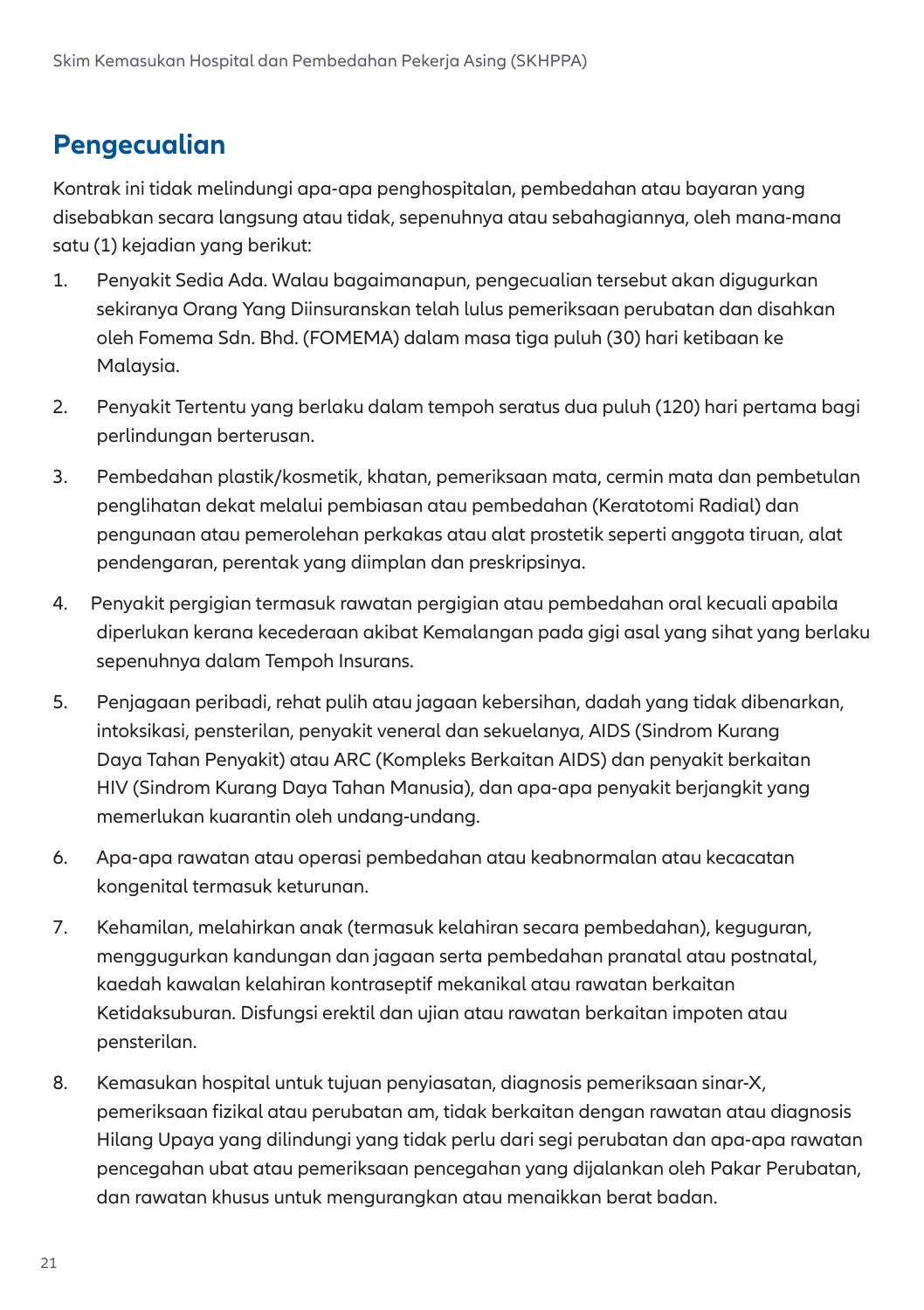- 9. Bunuh diri, percubaan bunuh diri atau kecederaan diri sendiri yang disengajakan ketika siuman atau tidak siuman.
- 10. Perang atau apa-apa tindakan perang, diisytiharkan atau tidak, aktiviti jenayah atau pengganas, bergiat cergas dalam mana-mana angkatan bersenjata, penyertaan secara langsung dalam mogok, rusuhan dan kekecohan awam atau penderhakaan tentera.
- 11. Radiasi pengionan atau pencemaran melalui radioaktiviti daripada mana-mana bahan api nuklear atau sisa nuklear daripada proses pembelahan nuklear atau daripada apaapa bahan senjata nuklear.
- 12. Belanja yang ditanggung untuk menderma mana-mana organ tubuh oleh Orang Yang Diinsuranskan dan kos pemerolehan organ termasuk semua kos yang ditanggung oleh penderma ketika pemindahan organ dan komplikasi akibatnya.
- 13. Penyiasatan dan rawatan gangguan tidur dan dengkur, terapi penggantian hormon dan terapi pilihan seperti rawatan, khidmat atau bekalan perubatan, termasuk tetapi tidak terhad kepada khidmat kiropraktik, akupuntur, akutekanan, refleksologi pengikatan tulang, rawatan pakar herba, urut atau terapi aroma atau rawatan pilihan yang lain.
- 14. Jagaan atau rawatan yang pembayarannya tidak dikehendaki atau setakat yang ia dibayar oleh mana-mana insurans lain atau tanggung rugi yang melindungi Orang Yang Diinsuranskan dan Hilang Upaya yang timbul daripada tugas dalam pekerjaan atau kerjaya yang dilindungi di bawah Kontrak Insurans Pampasan Pekerja.
- 15. Gangguan psikotik, mental atau saraf (termasuk apa-apa neurosis dan manifestasi fisiologi atau psikosomatiknya).
- 16. Kos/belanja bagi khidmat yang bersifat bukan perubatan, seperti televisyen, telefon, khidmat telex, radio atau kemudahan yang serupa, kit/pek kemasukan dan barang bukan perubatan lain yang tidak layak.
- 17. Sakit atau kecederaan yang timbul daripada apa-apa jenis perlumbaan (kecuali perlumbaan jalan kaki), sukan berbahaya seperti tetapi tidak terhad kepada terjun udara, luncur air, aktiviti dalam air yang memerlukan alat penafasan, sukan musim sejuk, sukan professional dan aktiviti yang tidak dibenarkan.
- 18. Penerbangan peribadi selain sebagai penumpang yang membayar tambang dalam mana-mana penerbangan komersial berjadual untuk mengangkut penumpang melalui laluan yang ditetapkan.
- 19. Belanja yang ditanggung untuk menukar jantina.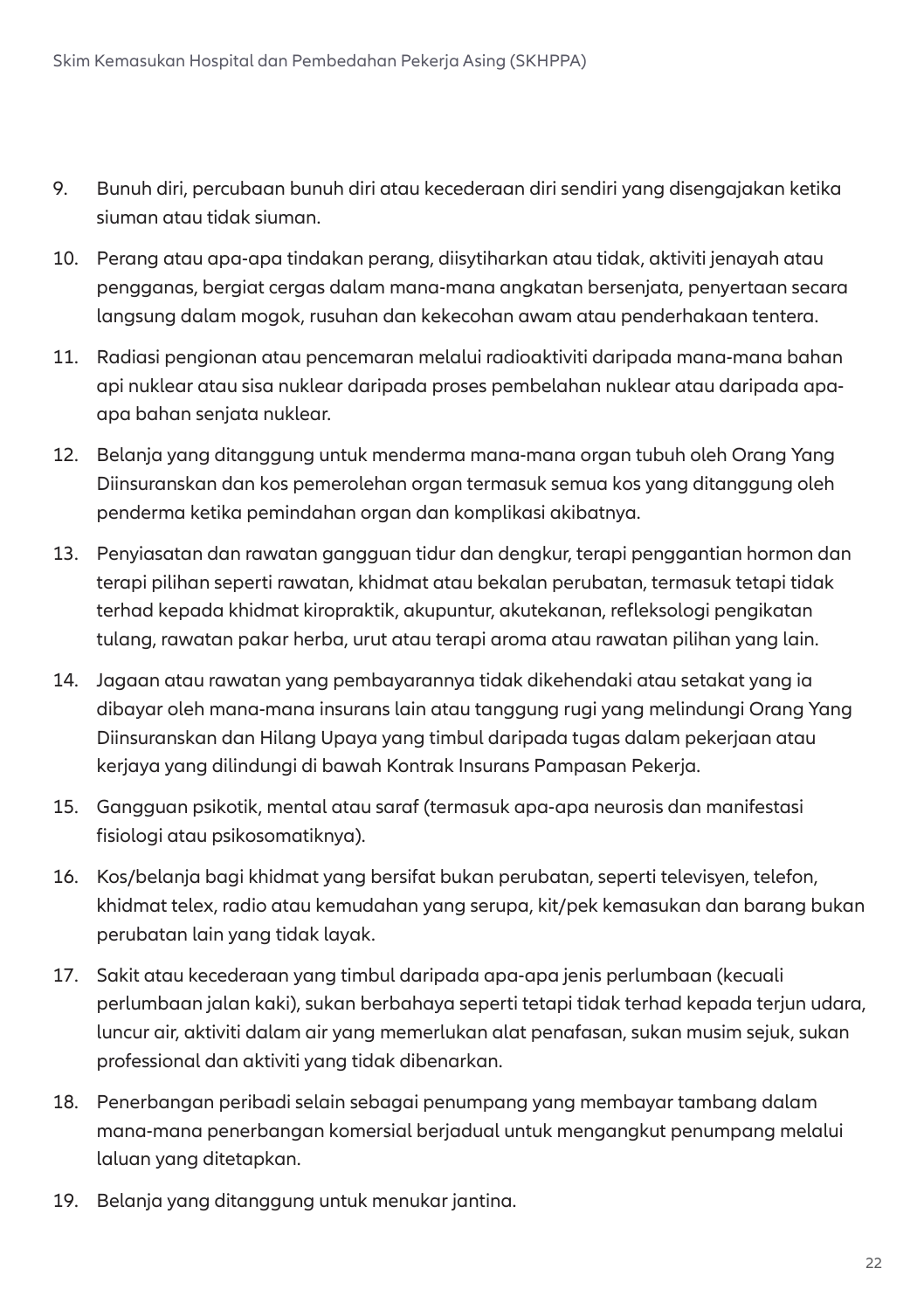## **NOTA PENTING**

## Kepada Pemegang Polisi

Bahagian ini mengandungi maklumat penting tentang insurans anda. Anda diminta membaca dengan teliti dan memahami segala keperluan anda. Anda juga dinasihatkan untuk membaca senarai semak di bawah yang menerangkan ciri-ciri penting SKHPPA supaya anda memahami maklumat yang cukup sebelum membuat keputusan untuk memiliki polisi ini. Jika anda mempunyai sebarang pertanyaan, sila dapatkan penjelasan dari wakil-wakil kami atau berhubung terus dengan cawangan Allianz yang berhampiran anda.

- 1. Semua faedah-faedah berbayar di dalam polisi ini akan dijelaskan di dalam "Jadual Faedah-faedah/Perlindungan".
- 2. Polisi ini merupakan pelan pembaharuan tahunan, premium dan faedah tertakluk kepada semakan semula dari semasa ke semasa. Sebarang perubahan kepada faedah dan premium hanya boleh dilakukan oleh syarikat pada ulang tahun berikutnya dengan tempoh sembilan puluh (90) hari secara bertulis berdasarkan pengalaman tuntutan ada.
- 3. Semua faedah yang disediakan di dalam polisi ini hanya boleh diguna pakai dalam Malaysia sahaja.

### Tempoh Perlindungan dan Pembaharuan

Polisi ini hendaklah berkuat kuasa pada tarikh yang dinyatakan dalam jadual. Ulang Tahun Polisi adalah satu (1) tahun selepas tarikh berkuat kuasa dari setiap tahun berikutnya. Polisi ini boleh diperbaharui pada kadar premium yang berkuat kuasa pada masa itu seperti yang diberitahu oleh Syarikat.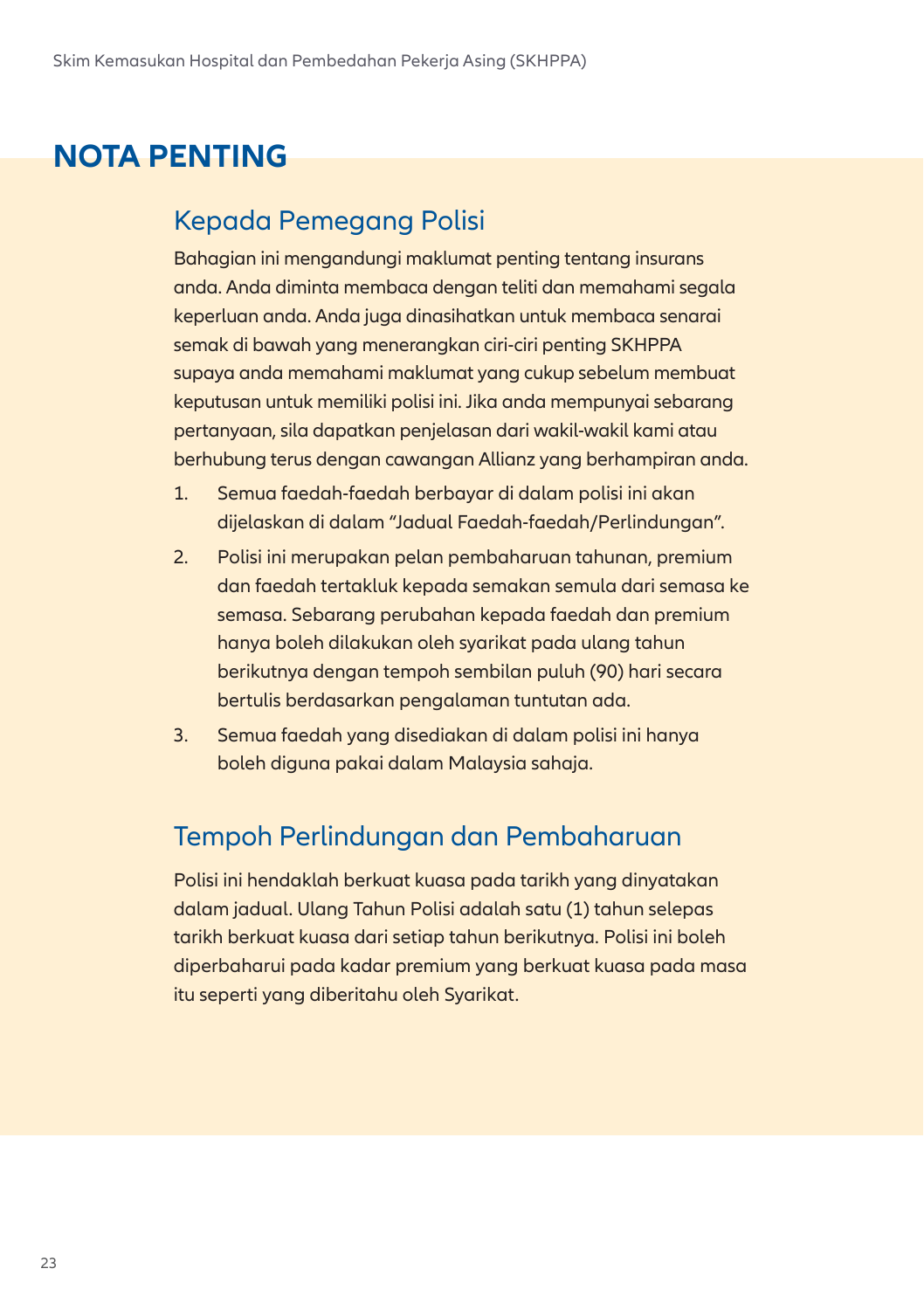## **INSURANS PEKERJA ASING-PLUS (FW-PLUS)**

Polisi Pekerja Asing PLUS direka bentuk untuk majikan yang ingin meningkatkan liputan kemalangan peribadi untuk pekerja asing mereka.

## **Perlindungan**

- 1. Perlindungan 24 jam di seluruh dunia.
- 2. Tuntutan ganti rugi yang sah akan dibayar kepada majikan.
- 3. Faedah rawatan perubatan dan pembedahan yang tinggi.
- 4. Perlindungan tambahan:



## **Jadual Faedah-Faedah**

| Perlindungan                                         | <b>Jumlah Yang Diinsuranskan</b> |
|------------------------------------------------------|----------------------------------|
| Kematian/Hilang Upaya Kekal (Akibat Kemalangan)      | RM 10,000.00                     |
| Belanja Perubatan dan Pembedahan (Akibat Kemalangan) | RM 2,000.00                      |
| Premium Tahunan setiap pekerja                       | <b>RM 50.00</b>                  |

*Premium tertakluk kepada Cukai Perkhidmatan dan RM10.00 duti setem bagi setiap polisi. Tambahan 25% ke atas premium untuk tukang kayu yang menggunakan mesin.*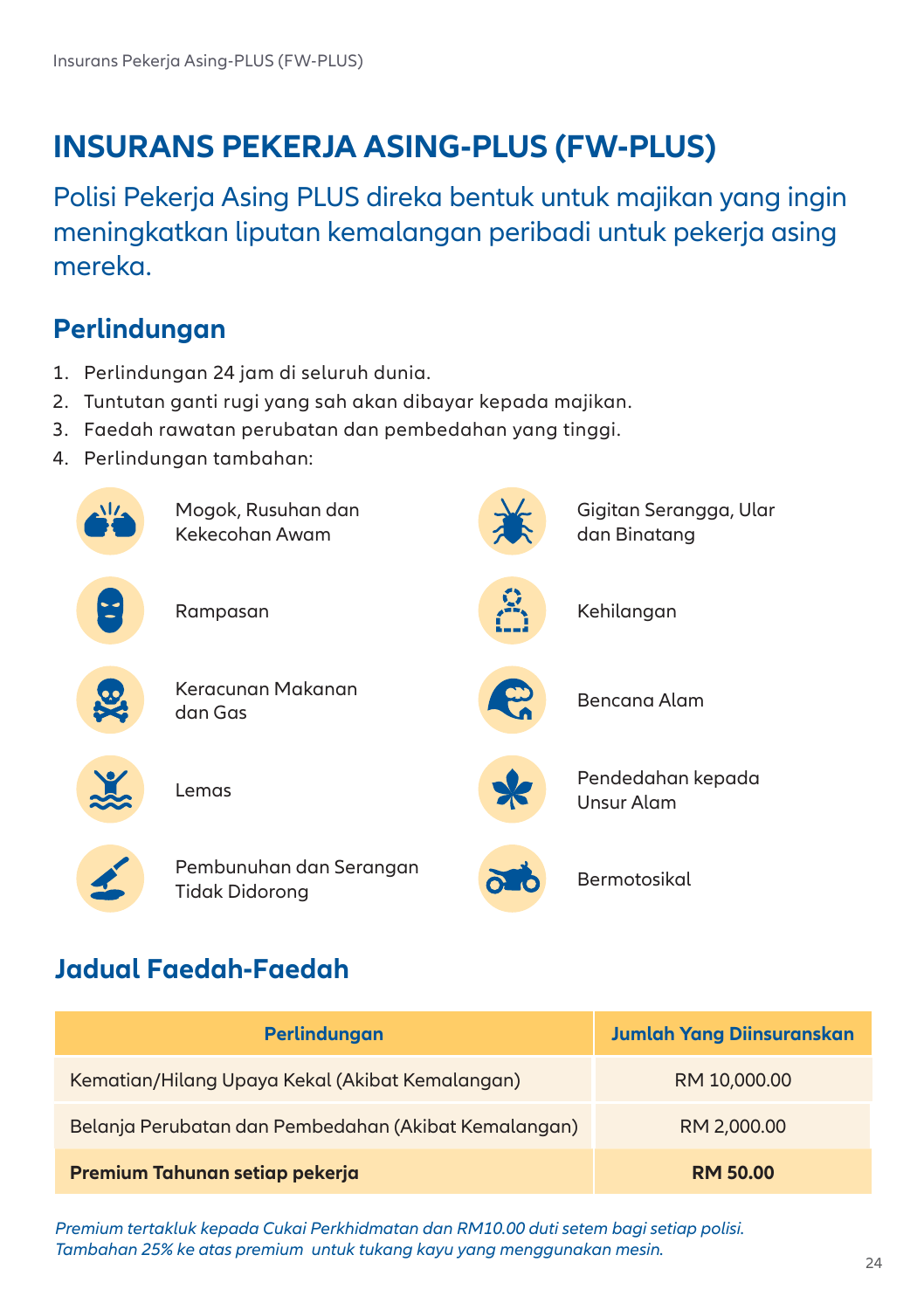## **Kelayakan**

Majikan yang menggaji pekerja asing yang :

- 1. Mempunyai permit kerja yang sah.
- 2. Berumur lapan belas (18) hingga enam puluh (60) tahun.
- 3. Tiada kecacatan fizikal.



### **Pengecualian**

Polisi ini tidak melindungi:

- 1. Kematian atau Hilang Upaya atau apa-apa kerugian yang disebabkan secara langsung atau tidak langsung oleh:
	- a. Peperangan, penyerangan, tindakan musuh luar, permusuhan (sama ada peperangan diisytiharkan atau tidak), perang saudara, pemberontakan, revolusi, penentangan, dahagi atau rampasan kuasa, pemberontakan tentera atau awam;
	- b. Gila, bunuh diri (sama ada siuman atau tidak siuman) atau apa-apa percubaan lain, kecederaan yang disengajakan;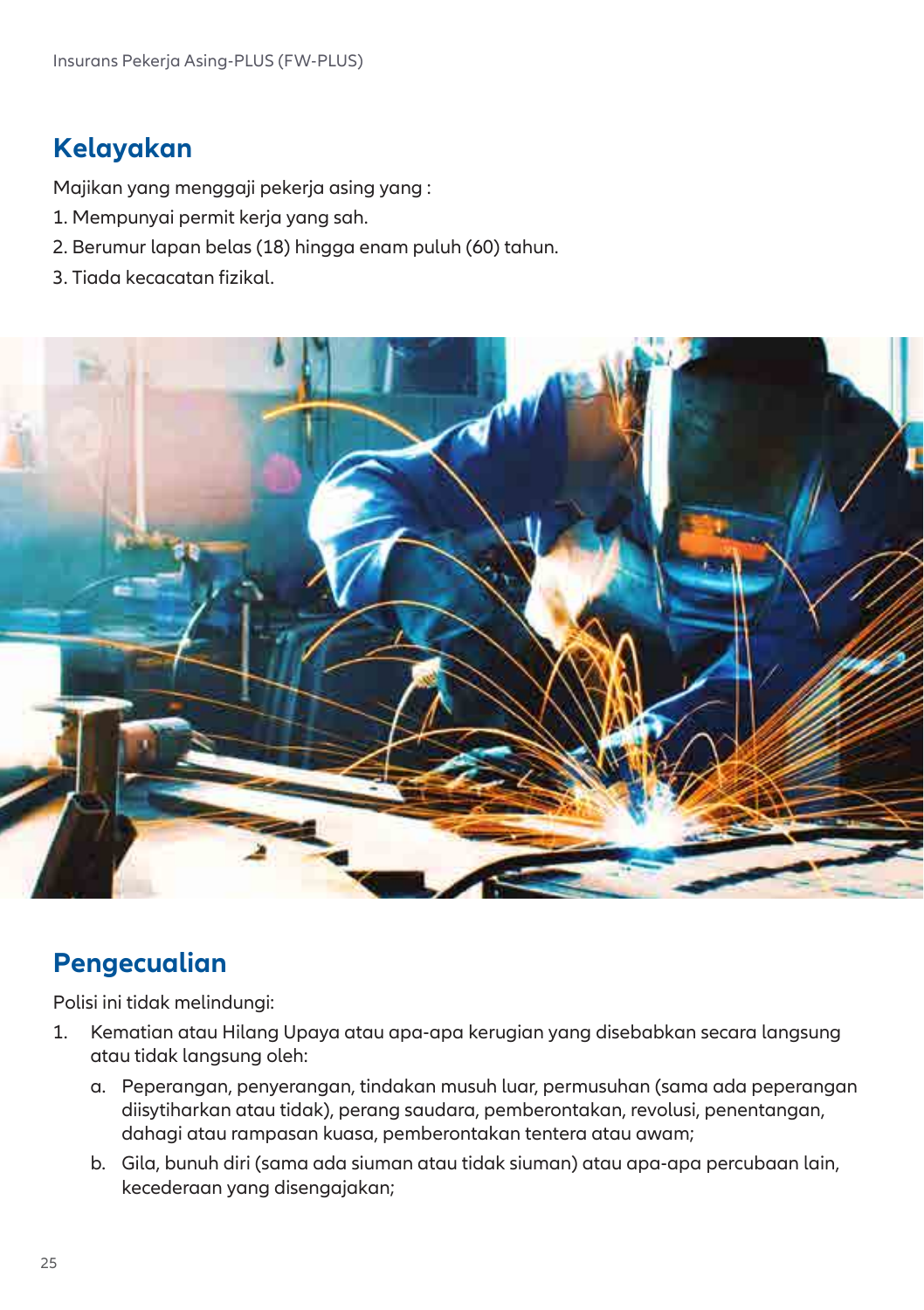- c. Apa-apa bentuk penyakit, parasit atau jangkitan;
- d. Kemabukan oleh alkohol atau dadah (selain daripada apa yang dipreskripsikan oleh pengamal perubatan yang berkelayakan);
- e. Melahirkan anak, keguguran, kehamilan atau apa-apa komplikasi daripadanya;
- f. Sindrom Kurang Daya Tahan Penyakit (AIDS) atau Kompleks Berkaitan AIDS (ARC), walau macam mana pun sindrom ini telah diperolehi atau mungkin dinamakan;
- g. Pembunuhan atau serangan yang diprovokasi.
- 2. Kematian atau Hilang Upaya atau apa-apa kerugian lain yang dialami oleh Orang Yang Diinsuranskan:
	- a. Ketika mengembara di dalam pesawat udara sebagai anak kapal, kecuali hanya sebagai penumpang berbayar di dalam pesawat udara berlesen untuk perkhidmatan penumpang. Bagi tujuan pengecualian ini Orang Yang Diinsuranskan tidak akan dilindungi sekiranya ia terlibat dalam apa-apa operasi atau pengemudian teknikal atau pengemudian ketika berada di dalam pesawat udara;
	- b. Ketika melakukan atau cuba melakukan apa-apa kegiatan yang menyalahi undangundang.
- 3. Kematian atau Hilang Upaya atau apa-apa kerugian lain yang dialami oleh Orang yang Diinsuranskan yang terlibat dalam pemburuan, pendakian gunung, permainan hoki ais, permainan polo, perlumbaan kuda berhalang, sukan musim sejuk, ragbi, lompatan payung terjun, apa-apa jenis perlumbaan selain daripada lumba jalan kaki atau lari, sukan layar, luncur ski air, aktiviti bawah air yang melibatkan penggunaan alat pernafasan, sukan profesional, aktiviti membalak dan mengguna mesin kerja kayu yang berkuasa mekanikal.
- 4. Kematian atau Hilang Upaya yang disebabkan secara langsung oleh atau disumbangkan oleh atau berbangkit daripada:
	- a. Pengionan, sinaran atau pencemaran oleh pembakaran bahan buangan nuklear daripada pembakaran bahan nuklear. Bagi tujuan pengecualian ini, pembakaran termasuk apa-apa proses tindak balas pembelahan nukleus yang boleh berterusan setelah di mulakan tanpa pengaruh luar;
	- b. Bahan senjata-senjata nuklear.

Risalah ini adalah sah mulai 1 Januari 2019.

Risalah ini bukanlah suatu Kontrak Insurans. Penjelasan tentang perlindungan yang disediakan hanyalah suatu keterangan yang ringkas untuk rujukan yang cepat dan mudah. Semua terma, faedah, syarat dan pengecualian yang dipakai terdapat dalam Polisi.

Risalah ini mengandungi terjemahan dalam versi Bahasa Malaysia. Sekiranya berlaku sebarang percanggahan tafsiran, versi dan tafsiran Bahasa Inggeris akan diguna pakai.